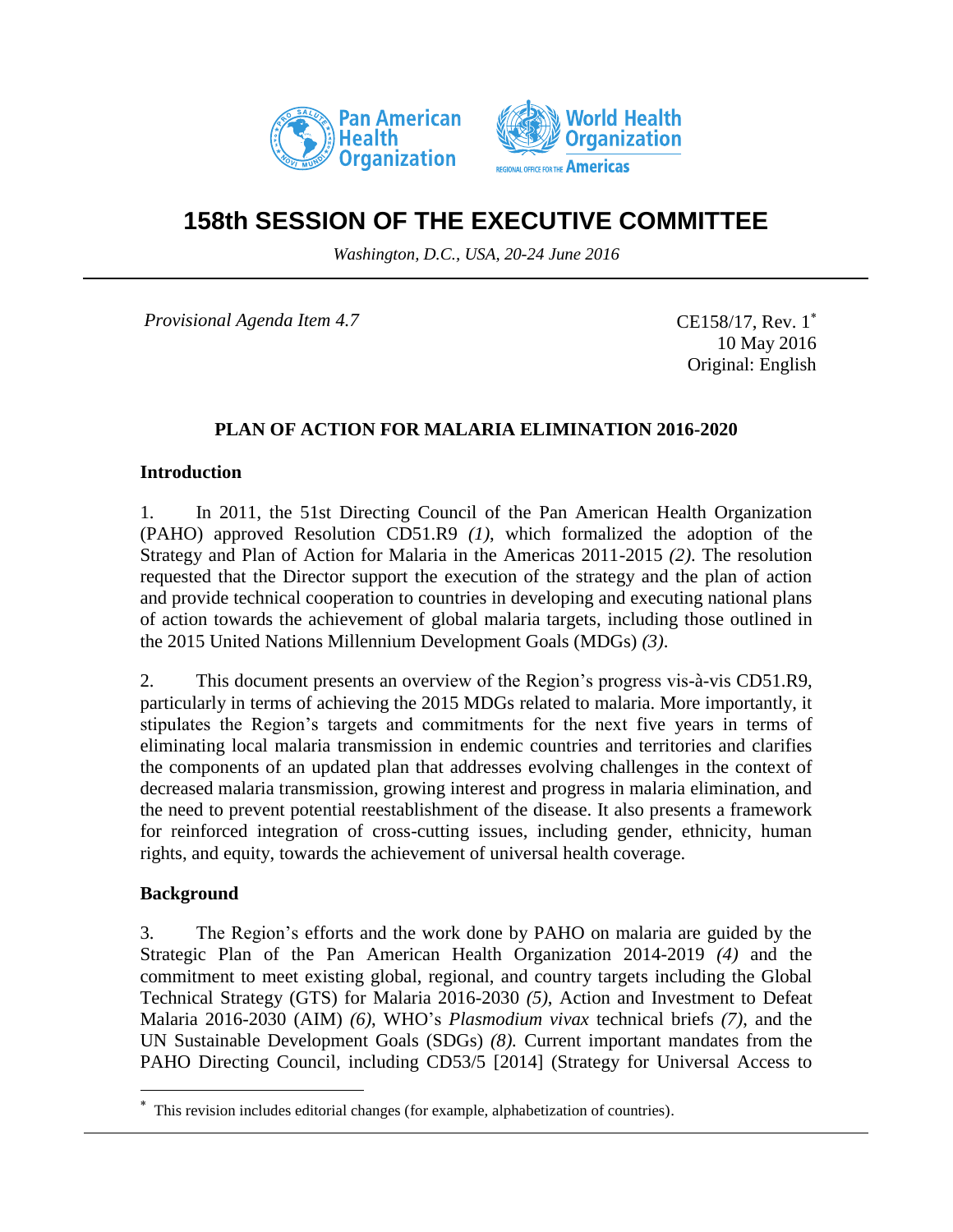Health and Universal Health Coverage) *(9)*, CD49/9 [2009] (Elimination of Neglected Diseases and Other Poverty-related Infections) *(10)*, CD49/10 [2009] (Policy on Research for Health) *(11)*, and CD48/13 [2008] (Integrated Vector Management: A Comprehensive Response to Vector-borne Diseases) *(12)*, provide additional guidance.

4. As of 2014, the concerted efforts mounted by countries and collaborating institutions within the framework outlined in the Strategy and Plan of Action for Malaria in the Americas 2011-2015 had contributed to a 67% reduction in malaria morbidity in the Region since 2000, a 79% reduction in disease-related deaths, and the achievement of the MDG malaria targets in 14 malaria-endemic countries, with five others also reporting significant case reductions. Currently, 18 of the Region's 21 malaria-endemic countries have expressed commitment towards malaria elimination.

# **Situation Analysis**

5. The Region reported a total of 389,390 confirmed cases of malaria in 2014, a reduction (as noted) of 67% compared with 2000, and 87 deaths in that year, a decrease of 79% relative to the 2000 baseline. Approximately 69% of infections are caused by *Plasmodium vivax*, 24% by *Plasmodium falciparum*, and less than 0.1% by *Plasmodium malariae* (mostly reported from French Guiana, Guyana, and Venezuela) *(13).* The malaria parasite species that caused the infection were not reported in approximately 7% of cases.

6. Nineteen of the 21 malaria-endemic countries in the Region saw a decrease in cases in 2014 relative to 2000. Fourteen of these countries (Argentina, Belize, Bolivia, Brazil, Costa Rica, Ecuador, El Salvador, French Guiana, Guatemala, Honduras, Mexico, Nicaragua, Paraguay, and Suriname) reported reductions of more than 75%, thereby meeting the MDGs pertaining to malaria. Two countries (Colombia and the Dominican Republic) reported decreases of 50% to 75%, while three others (Guyana, Panama, and Peru), with reductions below 50%, are making progress. On the other hand, two countries (Haiti and Venezuela) continue to report increases in their total number of cases *(13).*

7. Between 2000 and 2014, the 27 Member States and territories declared free of malaria transmission by WHO in previous years reported approximately 2,000 cases annually on average, mostly among travelers from endemic countries. Many outbreaks have been reported in endemic countries in recent years, particularly in Brazil, Guyana, Haiti, Peru, and Venezuela, and have contributed to increased cases across specific years. Likewise, an increased number of imported cases have been reported in non-endemic territories such as Puerto Rico. Most have been promptly controlled through effective action by national authorities in collaboration with PAHO and other international agencies.

8. Populations living in areas of the Amazon continue to be at the highest risk of malaria infection. In 2014, the top 20 municipalities according to burden of disease in the Amazon subregion consisted of 10 municipalities in Brazil, one in Colombia, four in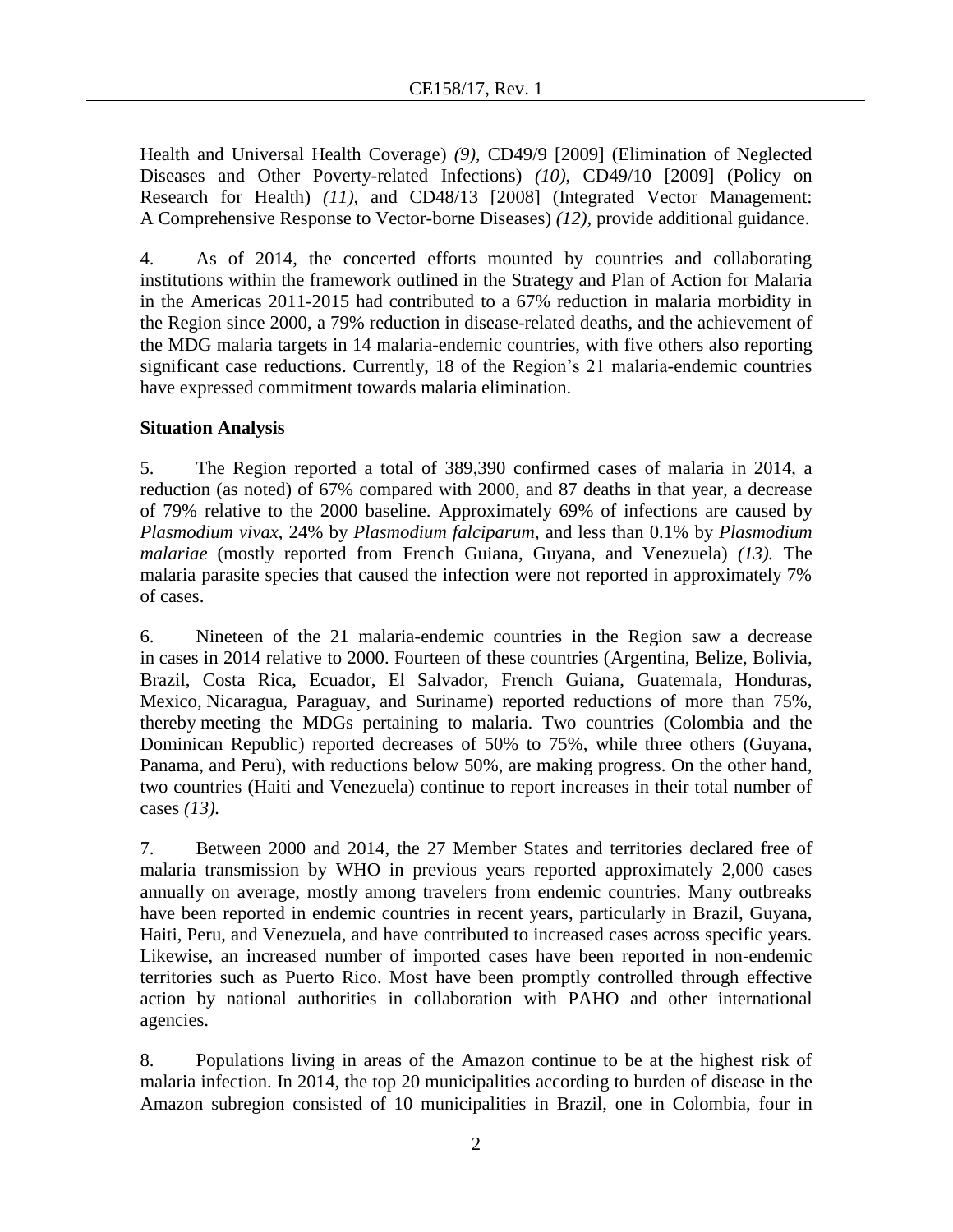Peru, and five in Venezuela, together accounting for 44% of the total number of cases in the Region of the Americas. In the Mesoamerican subregion, the greatest malaria burden is found in six municipalities of Guatemala, eight in Honduras, one in Mexico, three in Nicaragua, and two in Panama, accounting for 67% of total cases in that subregion. In Hispaniola, all of the top 20 municipalities with a high burden of malaria were in Haiti.

9. Many of the affected high-burden municipalities are inhabited mostly by populations living in situations of vulnerability. Panama reports that 68% of total cases occur among indigenous populations, Guatemala 66%, and Nicaragua up to 47%. Brazil, Colombia, Honduras, Suriname, and Venezuela report that up to 25% of their malaria cases occur among ethnic groups, and Guyana reports a total of 25% to 50%. The population of migrants from Haiti represents 37% of the total cases in the Dominican Republic, and the country has identified this group as vulnerable. Afro-descendant groups account for 25% to 50% of cases in Colombia.

10. Although people of all age groups are affected, those 15 to 49 years of age, or the most economically productive ages of life, constitute the majority of diagnosed cases in the Region. It is noteworthy that the incidence rate was higher in those under 5 years old in Haiti, while in some other countries it is the 5-14 years old age group who have had the highest reported incidence. Overall, men are at higher risk of contracting malaria than women in all endemic countries of the Region. Urban malaria is reported in Belize, Bolivia, Brazil, Colombia, the Dominican Republic, Ecuador, Nicaragua, and Venezuela. Cases of malaria among women in child-bearing age are estimated to account for as many as 10% of total cases in some countries. Mobile populations (miners, migrants, laborers) have also been identified as high-risk groups. Cases reported among miners from Brazil (6% of the country's total), Colombia (3%), Suriname (71%), and Venezuela (47%) represent a challenge for the Region.

11. Overall, malaria funding in the Region plateaued in 2011 and decreased in 2014 although the decrease is attributable to the lack of data reported from some countries. Domestic funding for countries' malaria efforts has increased, and in 2013 such funding amounted to approximately US\$ 189 million in the Region. This remains the primary source of malaria funding in the Americas. The Global Fund's investments and commitments related to malaria projects in the Region *(14)* declined in 2014, primarily as a result of revised eligibility criteria. Currently, only Bolivia, El Salvador, Guatemala, Guyana, Haiti, Honduras, Nicaragua, Paraguay, and Suriname are eligible for malaria funding under the new funding model. Subject to satisfactory achievement of malaria elimination targets, Mesoamerican countries are also eligible to receive "incentive funding" of approximately US\$ 600,000 annually for 2015 and 2016 under the Elimination of Malaria in Mesoamerica and the Island of Hispaniola (EMMIE) initiative.

12. Modest but high-yielding investments from the United States Agency for International Development (USAID) are directed to the Region through the Amazon Malaria Initiative/Amazon Network for the Surveillance of Antimalarial Drug Resistance (AMI/RAVREDA) to address critical gaps *(15)*; in addition, the Bill and Melinda Gates Foundation recently launched and committed funding to Malaria Zero, a network that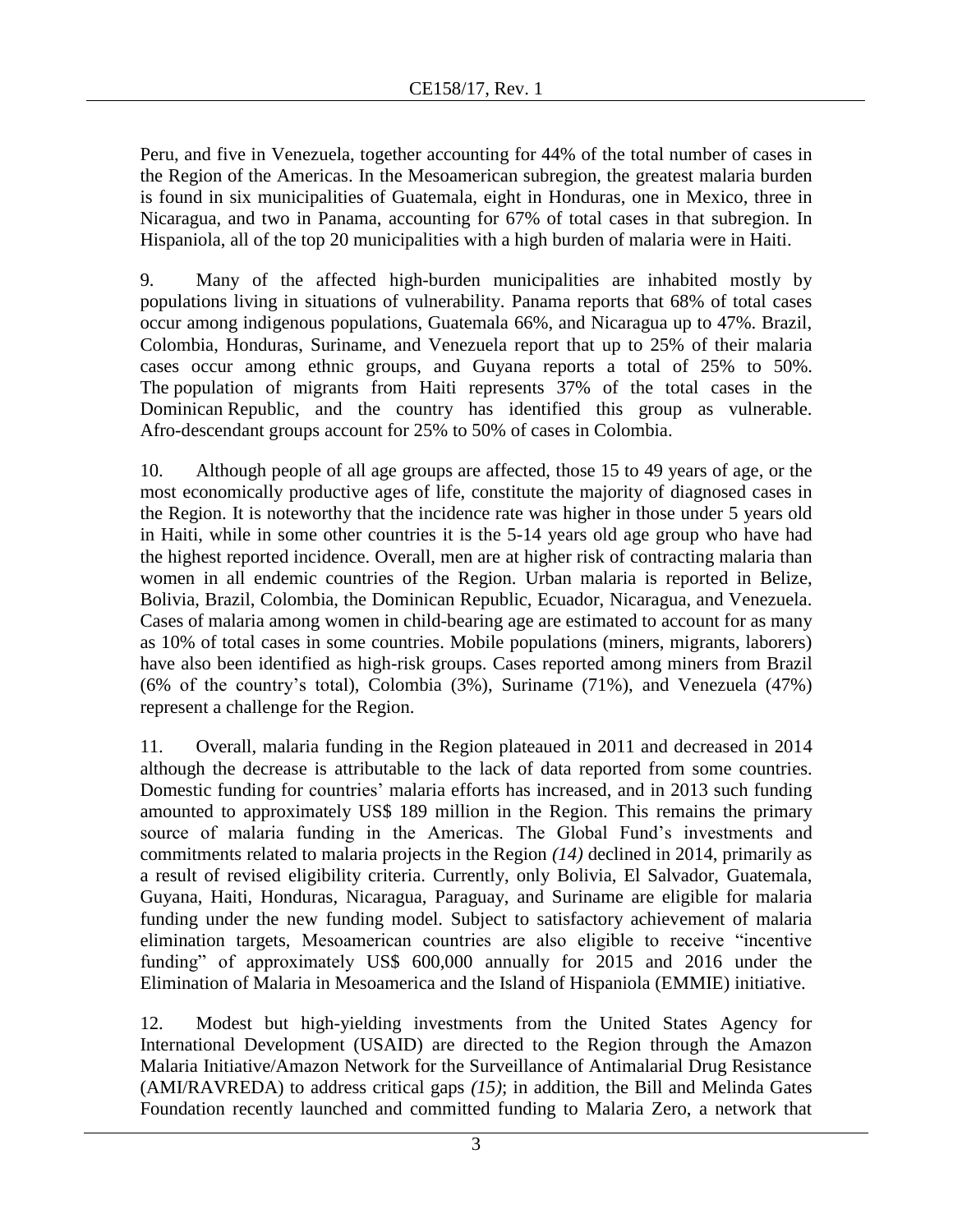aims to eliminate malaria in Haiti and the Dominican Republic. The Mexican Agency for International Cooperation and Development (AMEXCID) is likewise exploring mechanisms to support countries through the development of the Mesoamerican Plan for Malaria among Populations in Situations of Vulnerability.

13. Effective use of best practices has been demonstrated and documented in at least 10 countries through the Malaria Champions of the Americas initiative *(16)* as well as AMI/RAVREDA *(14)*, EMMIE, and Malaria Zero.

14. Significant advances in the progress of malaria efforts within the Region, particularly in terms of diagnosis, treatment, and surveillance, have been achieved and have contributed to increased interest in and accelerated efforts towards eliminating malaria; as noted, 18 endemic countries (Argentina, Belize, Bolivia, Brazil, Colombia, Costa Rica, Ecuador, Dominican Republic, El Salvador, Guatemala, Guyana, Haiti, Honduras, Mexico, Nicaragua, Panama, Paraguay, and Suriname) have expressed commitment towards malaria elimination. Details on the Region's progress in terms of the indicators in the Strategy and Plan of Action for Malaria in the Americas 2011-2015 are presented in the updated strategic lines of the new Plan of Action as baseline.

15. The continuing decline in malaria cases and deaths affirms the Region's progress in combating the disease. However, the reduction in the number of cases in most malariaendemic countries likewise ushers in a unique set of important and evolving challenges for the Region. These include:

- a) the need for strengthened coordination among all partners and stakeholders in redoubling efforts to foster timely and universal access to sustainable goodquality evidence-based interventions and health systems arrangements;
- b) the need to review and update malaria policies and strategic frameworks to reflect work carried out in the Region vis-à-vis the global paradigm change reflected in the GTS according to which all countries can accelerate efforts towards elimination through interventions tailored to local contexts *(5)*;
- c) the need for sustained and strengthened surveillance at all levels of the health system to detect malaria threats and trigger appropriate responses with minimal delay, as well as monitoring and early detection of resistance to antimalarial medicines and insecticides;
- d) the need to sustain the commitments of stakeholders and translate them to resources that are actually invested towards malaria elimination efforts;
- e) the need to address relevant social, economic, climate and environmental factors, knowledge gaps, contextual specificities, and preparation for the end game and beyond.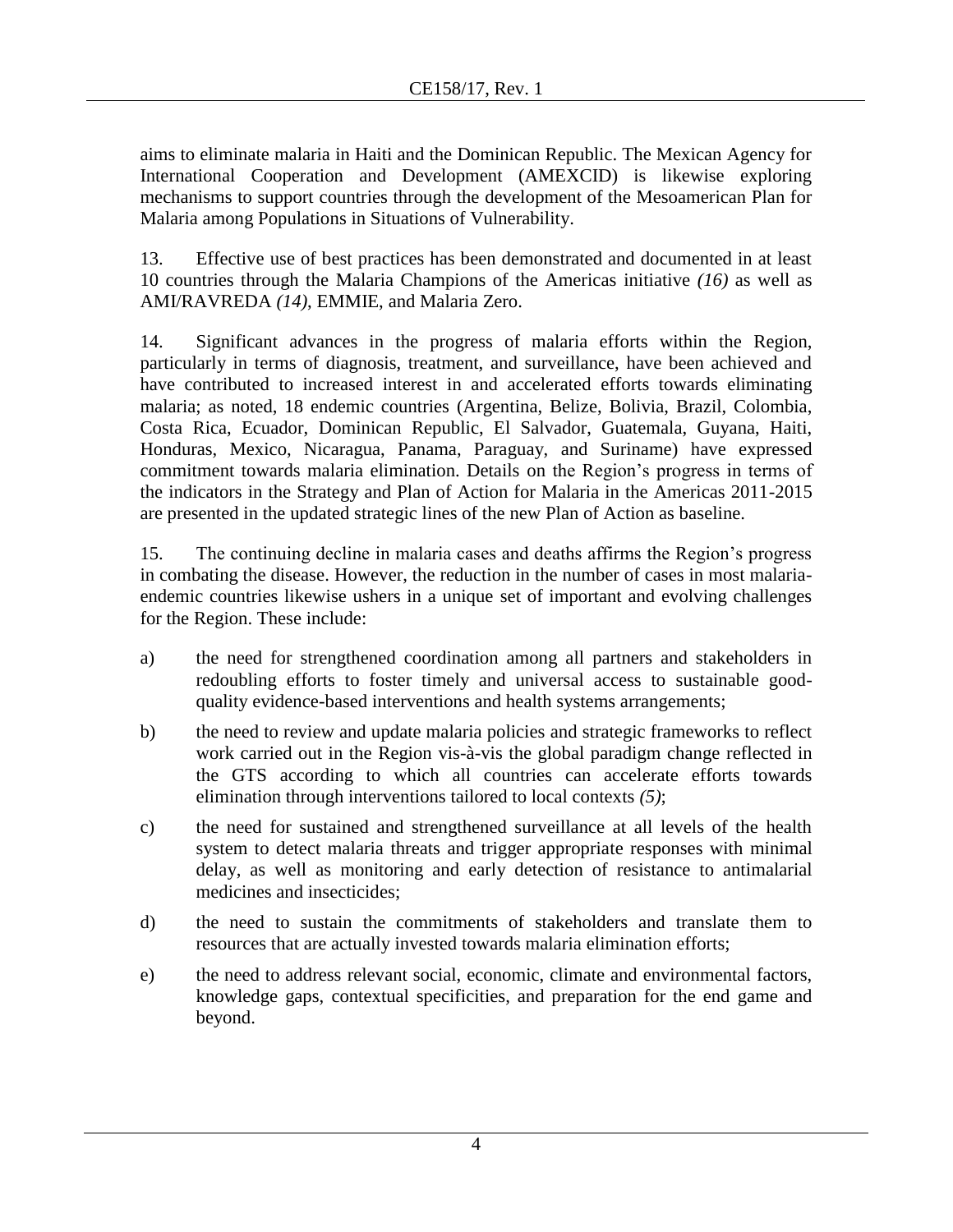#### **Proposal: Plan of Action (2016-2020)**

16. The purpose of this Plan of Action is to continue the Region's advancement towards the elimination of local malaria transmission among its Member States and prevent the possible reestablishment of the disease. Through a process initiated at the PAHO Regional Consultations on the GTS and AIM in April 2014, followed by consultations with partners and stakeholders through multiple country visits and technical meetings and the subsequent October 2015 Regional Consultation on the Development of the Plan of Action for Malaria Elimination 2016-2020, the Region commits to the following list of targets for the 2016-2020 period:

- a) further reduction of malaria morbidity by 40% or more (based on 2015 official figures);
- b) further reduction of malaria-related deaths by 40% or more (based on 2015 official figures);
- c) implementation of efforts to eliminate malaria in 18 of the 21 endemic countries and attainment of malaria-free status in at least four countries;
- d) implementation of innovative approaches to address challenges in countries where progress has been limited;
- e) prevention of the reestablishment of malaria in countries that have been declared malaria-free.

17. Building upon the same pillars and supporting elements of the GTS, the Region has outlined the following strategic lines of action as key components of the Plan of Action for Malaria Elimination 2016-2020.

#### **Strategic Lines of Action**

### *Strategic Line of Action 1: Universal access to good-quality malaria prevention interventions, integrated vector management, and malaria diagnosis and treatment*

18. Universal diagnosis and prompt effective treatment of malaria at public and private health facilities and at the community level, along with complementary prevention strategies based on vector control, are crucial to further reducing the malaria burden, decreasing rates of transmission, and preventing reintroduction of the disease. Countries of the Region also mandate the implementation of integrated vector management (IVM) which is essential in the control and elimination of vector-borne diseases such as malaria; IVM advocates the use of vector control methods based on local epidemiological and entomological data.

| Objective | <b>Indicator</b> | <b>Baseline</b><br>(2015) | Target<br>(2020) |
|-----------|------------------|---------------------------|------------------|
|           |                  |                           |                  |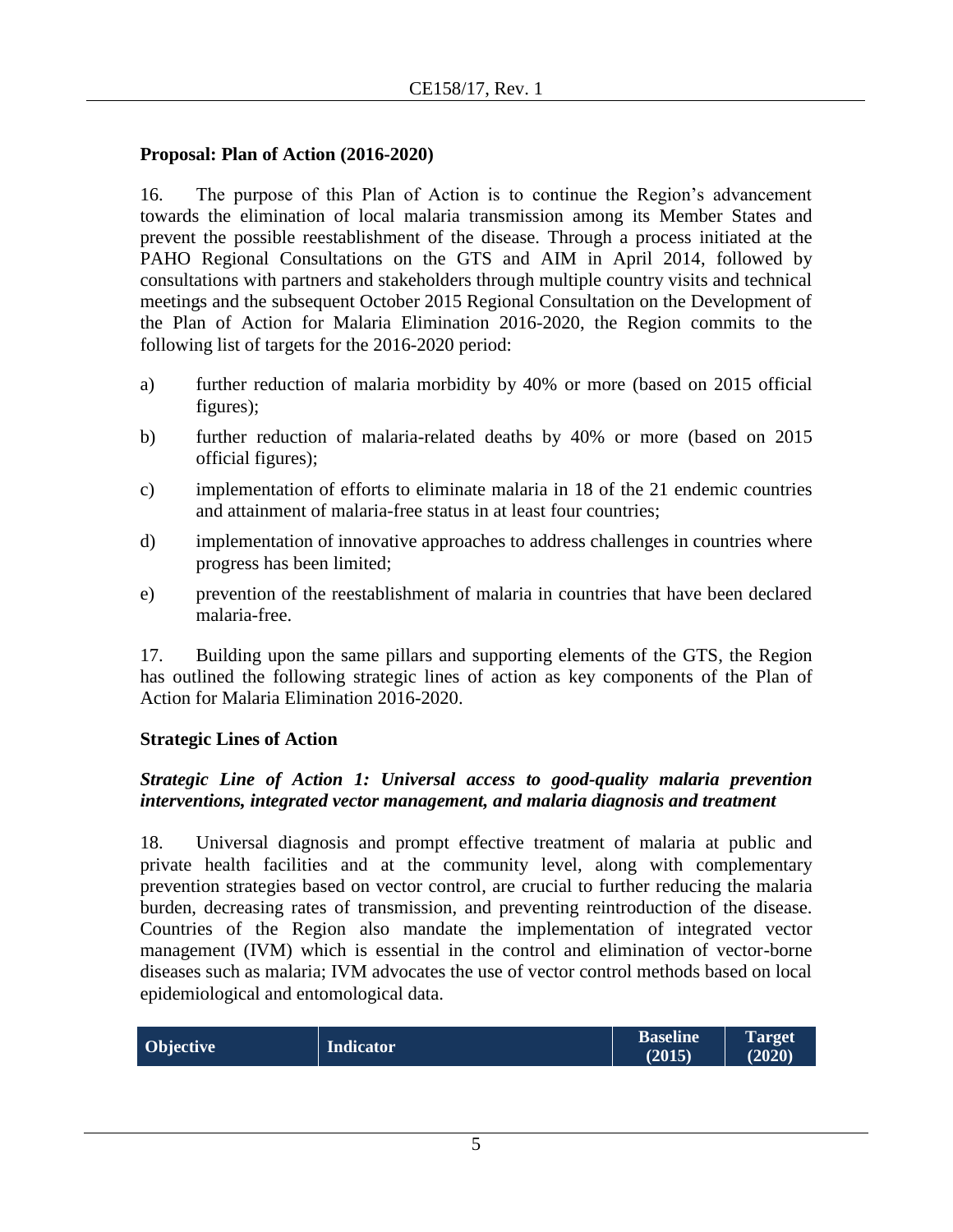| Objective                                                                                                                                                                                    | <b>Indicator</b>                                                                                                                                                                                                                                       | <b>Baseline</b><br>(2015) | <b>Target</b><br>(2020) |
|----------------------------------------------------------------------------------------------------------------------------------------------------------------------------------------------|--------------------------------------------------------------------------------------------------------------------------------------------------------------------------------------------------------------------------------------------------------|---------------------------|-------------------------|
| 1.1 Reinforce country<br>capacity in terms of<br>access to and<br>compliance with<br>malaria prevention and<br>case management<br>interventions through<br>effective supply chain            | <b>1.1.1</b> Number of Member States and<br>territories implementing malaria<br>prevention and case management efforts                                                                                                                                 | 33                        | 51 <sup>a</sup>         |
| management,<br>information, education,<br>and communication<br>efforts, among others                                                                                                         |                                                                                                                                                                                                                                                        |                           |                         |
| 1.2 Reinforce country<br>capacity to address<br>specific vector<br>management problems,<br>including monitoring of<br>insecticide resistance                                                 | <b>1.2.1</b> Number of countries (both<br>malaria endemic and non-endemic) that<br>are implementing integrated vector<br>management based on PAHO/WHO<br>guidelines (including insecticide<br>resistance surveillance, and vector<br>behavior studies) | 15                        | 18                      |
| 1.3 Enhance<br>institutional, network,<br>and country readiness<br>to perform and manage<br>appropriate and<br>adequate malaria<br>diagnosis and treatment<br>in various program<br>contexts | 1.3.1 Number of malaria-endemic<br>countries reporting malaria drug<br>efficacy and drug resistance<br>surveillance data to PAHO, as per<br>PAHO/WHO guidelines                                                                                        | 14                        | 17                      |
|                                                                                                                                                                                              | 1.3.2 Number of countries<br>implementing PAHO/WHO guidelines<br>for quality malaria diagnosis and<br>treatment                                                                                                                                        | 23                        | 51                      |

l

<sup>&</sup>lt;sup>a</sup> Total number of countries and territories in the Region.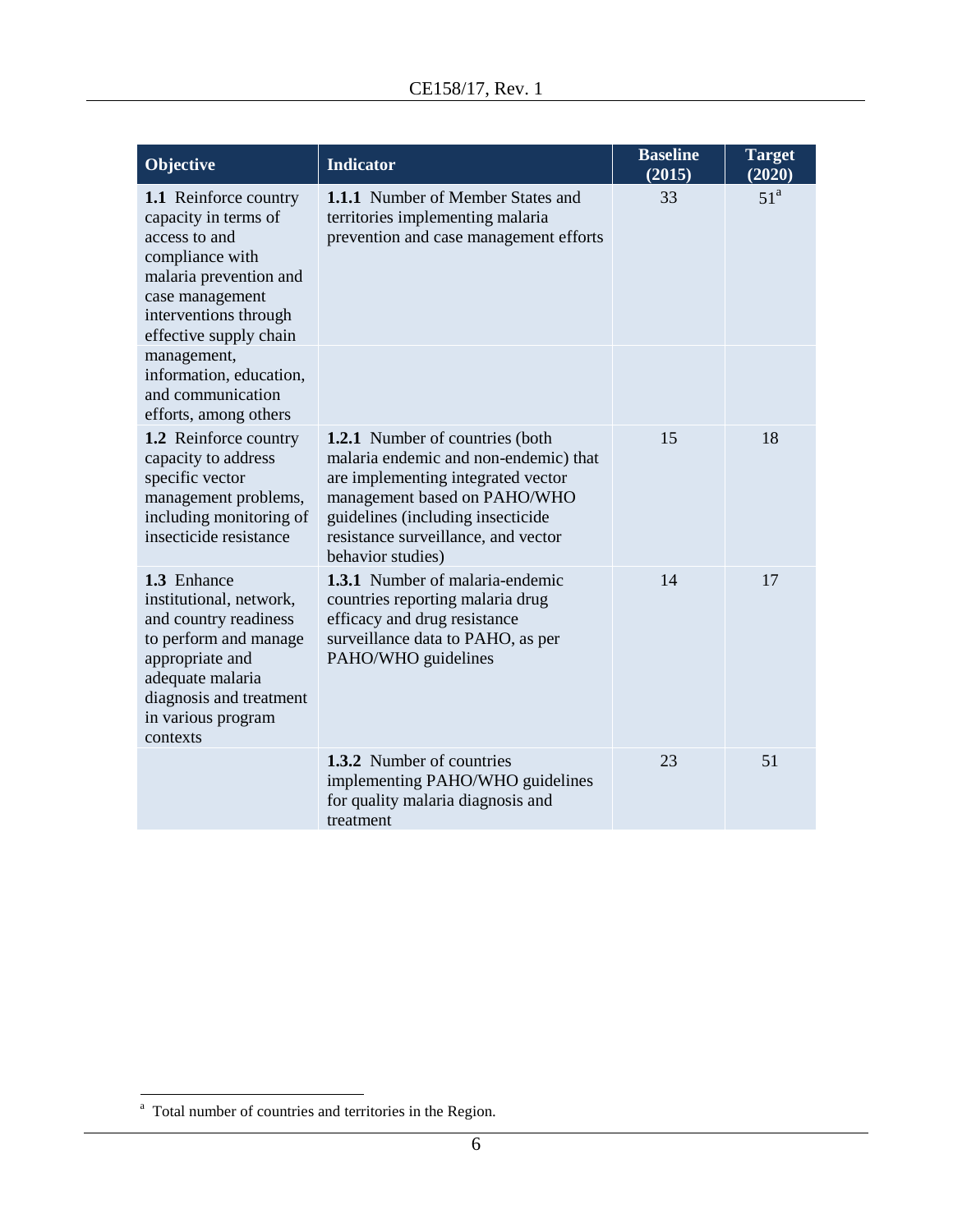## *Strategic Line of Action 2: Reinforced malaria surveillance towards evidence-based decision making and response*

19. An effective malaria surveillance system is required in all malaria-endemic countries and those that are susceptible to the reestablishment of local transmission. More importantly, surveillance data are of fundamental importance in planning and implementation and provide crucial guidance for decision making.

| Objective                                                                                                                                                                                                                                                                                                                              | <b>Indicator</b>                                                                                                                                                                                                  | <b>Baseline</b><br>(2015) | <b>Target</b><br>(2020) |
|----------------------------------------------------------------------------------------------------------------------------------------------------------------------------------------------------------------------------------------------------------------------------------------------------------------------------------------|-------------------------------------------------------------------------------------------------------------------------------------------------------------------------------------------------------------------|---------------------------|-------------------------|
| 2.1 Further improve<br>surveillance systems<br>with early detection of<br>cases and outbreaks and<br>advocate collection of<br>malaria data (by case,<br>including information<br>on age, sex, ethnicity,<br>and other variables that<br>facilitate appropriate<br>analysis of disparities<br>and inequalities<br>between populations) | <b>2.1.1</b> Number of countries reporting<br>malaria surveillance data annually to<br>PAHO/WHO, by subnational level, sex,<br>age, and other equity-related variables <sup>b</sup>                               | 27                        | 51                      |
| 2.2 Strengthen and<br>improve data informed<br>decision making<br>through<br>epidemiological<br>information exchange<br>at all levels: regional,<br>between countries with<br>common borders, and<br>within the countries<br>themselves                                                                                                | <b>2.2.1</b> Number of malaria-endemic<br>countries exhibiting strengthened data<br>informed decision-making (based on the<br>PAHO malaria data verification tool),<br>and sharing epidemiological<br>information | $\Omega$                  | 21                      |

### *Strategic Line of Action 3: Strengthened health systems, strategic planning, monitoring and evaluation, operational research, and country-level capacity building*

20. While a clear and sufficient focus should be maintained on malaria-specific targets and deliverables, it should be ensured that efforts contribute to country-level capacity building and to strengthening the health system, particularly in terms of (but not limited to) strategic planning, monitoring and evaluation, and operational research.

<sup>&</sup>lt;sup>b</sup> Place of residence, race/ethnicity/culture/language, occupation, religion, education, socioeconomic status, social capital, and other possible factors such as disease status or disability.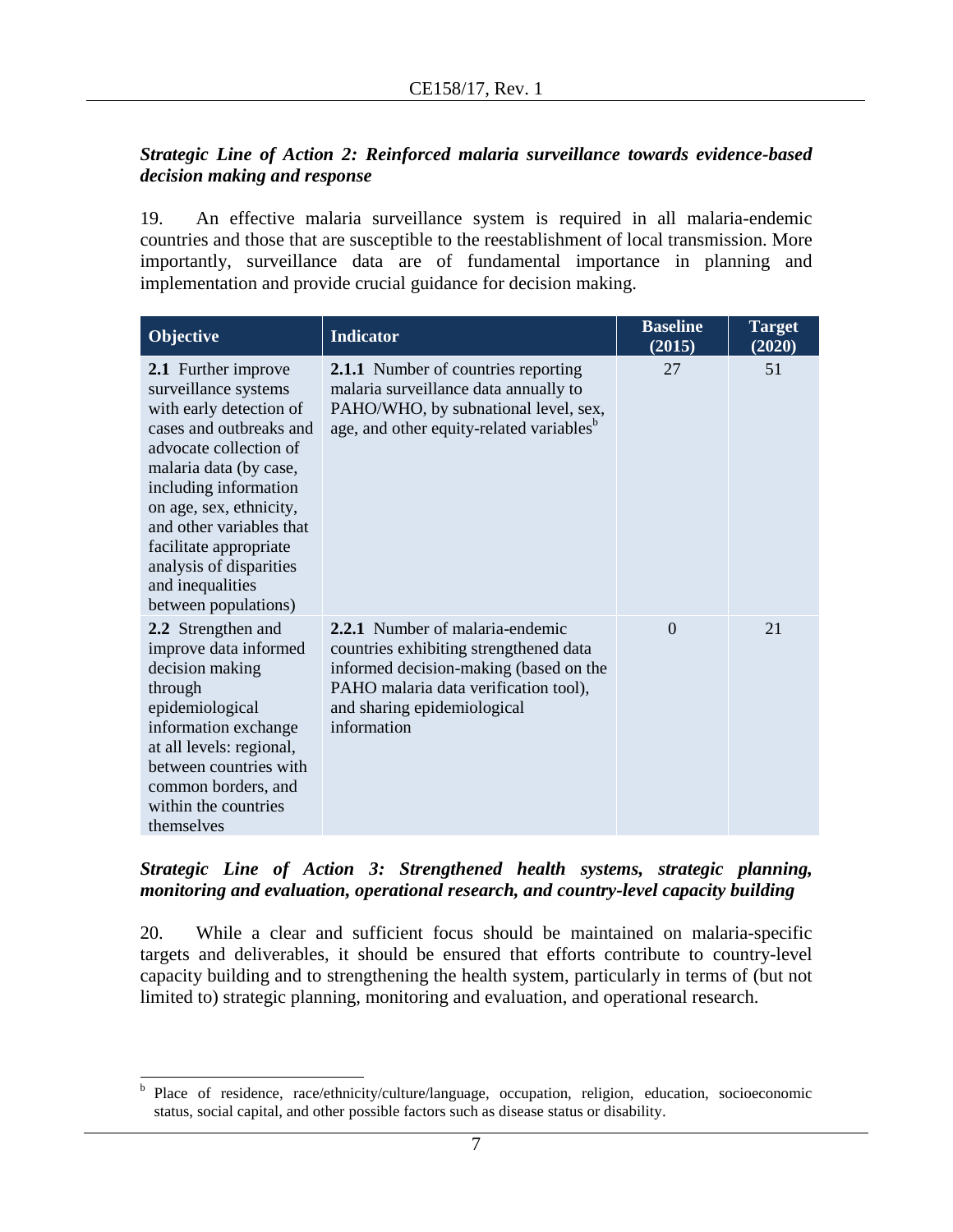| Objective                                                                                                                                                                                                                                                                                                                                                   | <b>Indicator</b>                                                                                                                                                                                                       | <b>Baseline</b><br>(2015) | <b>Target</b><br>(2020) |
|-------------------------------------------------------------------------------------------------------------------------------------------------------------------------------------------------------------------------------------------------------------------------------------------------------------------------------------------------------------|------------------------------------------------------------------------------------------------------------------------------------------------------------------------------------------------------------------------|---------------------------|-------------------------|
| 3.1 Improve<br>recruitment, training,<br>and retention of health<br>personnel trained in<br>malaria in country health<br>systems and within<br>PAHO/WHO to<br>facilitate relevant<br>technical cooperation at<br>various levels of work<br>(regional, inter-country,<br>and intra-country) and<br>program (particularly<br>malaria elimination)<br>contexts | <b>3.1.1</b> Number of countries<br>implementing plans for training health<br>personnel on malaria                                                                                                                     | 21                        | 33                      |
| 3.2 Reinforce malaria<br>policy development and<br>strategic planning in<br>collaboration with<br>countries and<br>stakeholders                                                                                                                                                                                                                             | <b>3.2.1</b> Number of countries with<br>national strategic plans (focusing on/<br>including malaria) that align with<br>WHO-recommended strategies and<br>components of the PAHO Plan of<br><b>Action for Malaria</b> | 31                        | 51                      |
| 3.3 Strengthen the<br>capacity of national<br>programs in the areas of<br>management and<br>logistics in collaboration<br>with partners and<br>stakeholders                                                                                                                                                                                                 | <b>3.3.1</b> Number of malaria-endemic<br>countries with no stock-outs of key<br>malaria supplies (including anti-<br>malarials) at the national level in a<br>given year                                              | 19                        | 21                      |
| 3.4 Develop financial<br>strategies to sustain<br>malaria prevention and<br>elimination efforts at<br>different levels in<br>collaboration and<br>synergy with partners<br>and stakeholders                                                                                                                                                                 | <b>3.4.1</b> Number of countries with<br>sustained domestic funding for malaria<br>efforts                                                                                                                             | 20                        | 51                      |
| 3.5 Reinforce<br>operations research in<br>program development<br>and management                                                                                                                                                                                                                                                                            | <b>3.5.1</b> Number of countries conducting<br>malaria operational research, including<br><b>IVM</b> topics                                                                                                            | 13                        | 21                      |

### *Strategic Line of Action 4: Strategic advocacy, communications, and partnerships and collaborations*

21. As countries reduce their malaria burden and move closer to malaria elimination, the importance of maintaining strong strategic advocacy, communications, and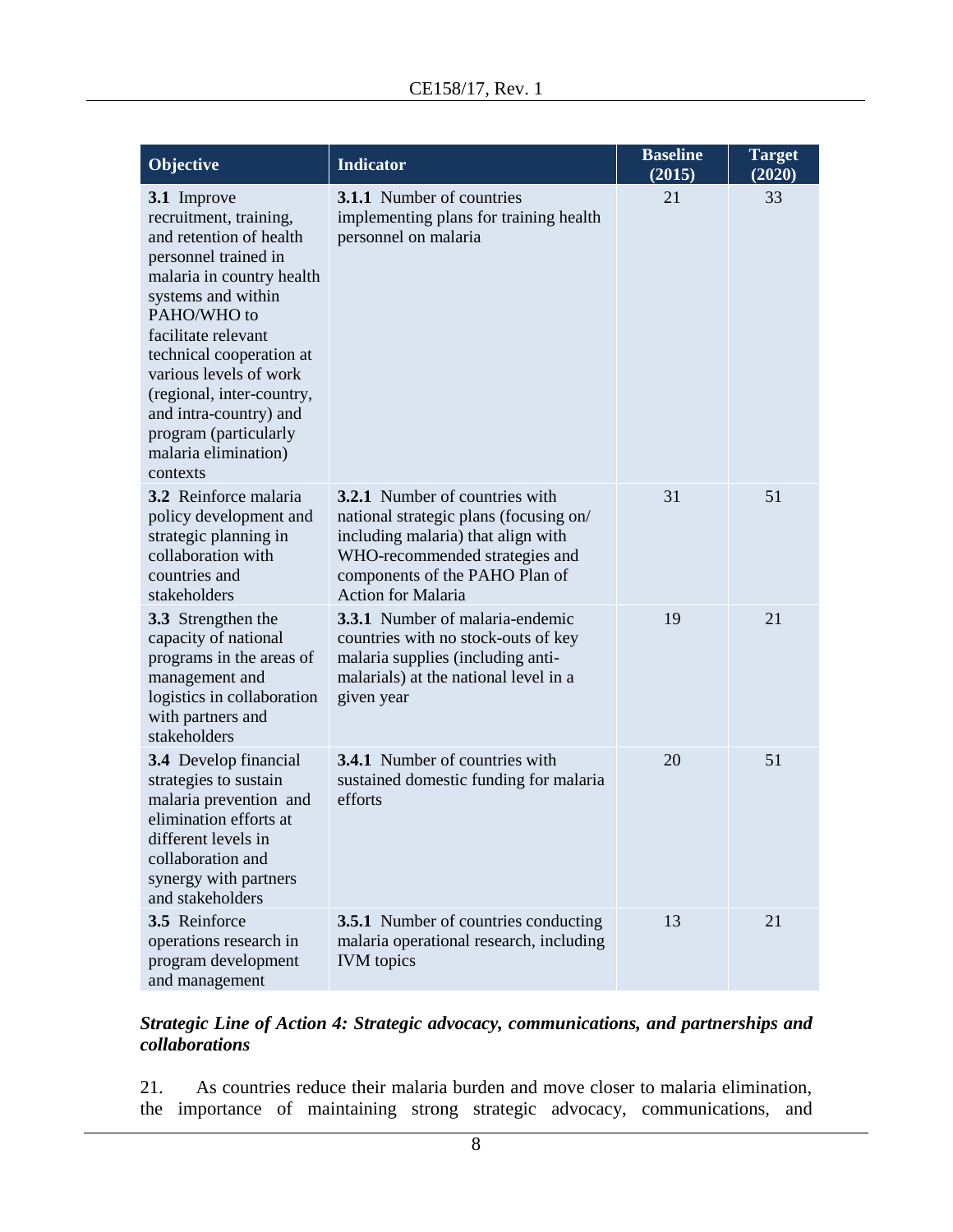partnerships and collaborations becomes even more pronounced with respect to proactively addressing the historical tendency towards weakening of stakeholder commitment as cases continue to decline.

| <b>Objective</b>                                                                                                                                                                                                                                                                                                                                                                                                 | <b>Indicator</b>                                                                                                                                     | <b>Baseline</b><br>(2015) | <b>Target</b><br>(2020) |
|------------------------------------------------------------------------------------------------------------------------------------------------------------------------------------------------------------------------------------------------------------------------------------------------------------------------------------------------------------------------------------------------------------------|------------------------------------------------------------------------------------------------------------------------------------------------------|---------------------------|-------------------------|
| 4.1 Support the<br>development and<br>strengthening of<br>capacities through<br>existing malaria<br>networks, partnerships,<br>and collaborations in the<br>Region                                                                                                                                                                                                                                               | 4.1.1 Number of countries<br>participating in regional-level<br>networks and collaborations                                                          | 19                        | 42                      |
| 4.2 Optimize<br>opportunities for<br>synergy with other<br>existing PAHO/WHO<br>initiatives (e.g.,<br>integration of malaria<br>efforts with maternal<br>and child health in<br>community and local<br>health care programs,<br>communications and<br>social mobilization,<br>health promotion and<br>education interventions,<br>programs on neglected<br>diseases, and<br>occupational health) and<br>policies | <b>4.2.1</b> Number of countries engaged in<br>inter-programmatic and/or synergistic<br>actions advocated under PAHO/WHO<br>initiatives and policies | 18                        | 26                      |
| 4.3 Strengthen and<br>support efforts to<br>identify, document, and<br>replicate best practices,<br>including models of<br>disease elimination and<br>successful integration of<br>cross-cutting issues                                                                                                                                                                                                          | 4.3.1 Number of countries with<br>identified best practices in their<br>malaria activities                                                           | 13                        | 15                      |

## *Strategic Line of Action 5: Focused efforts and tailored approaches to facilitate malaria elimination and prevent reestablishment in malaria-free areas*

22. In addition to focusing on universal access to core interventions and technical areas of work that enable optimal achievement of targets and sustainability of efforts, malaria elimination and prevention of reestablishment need to be implemented as a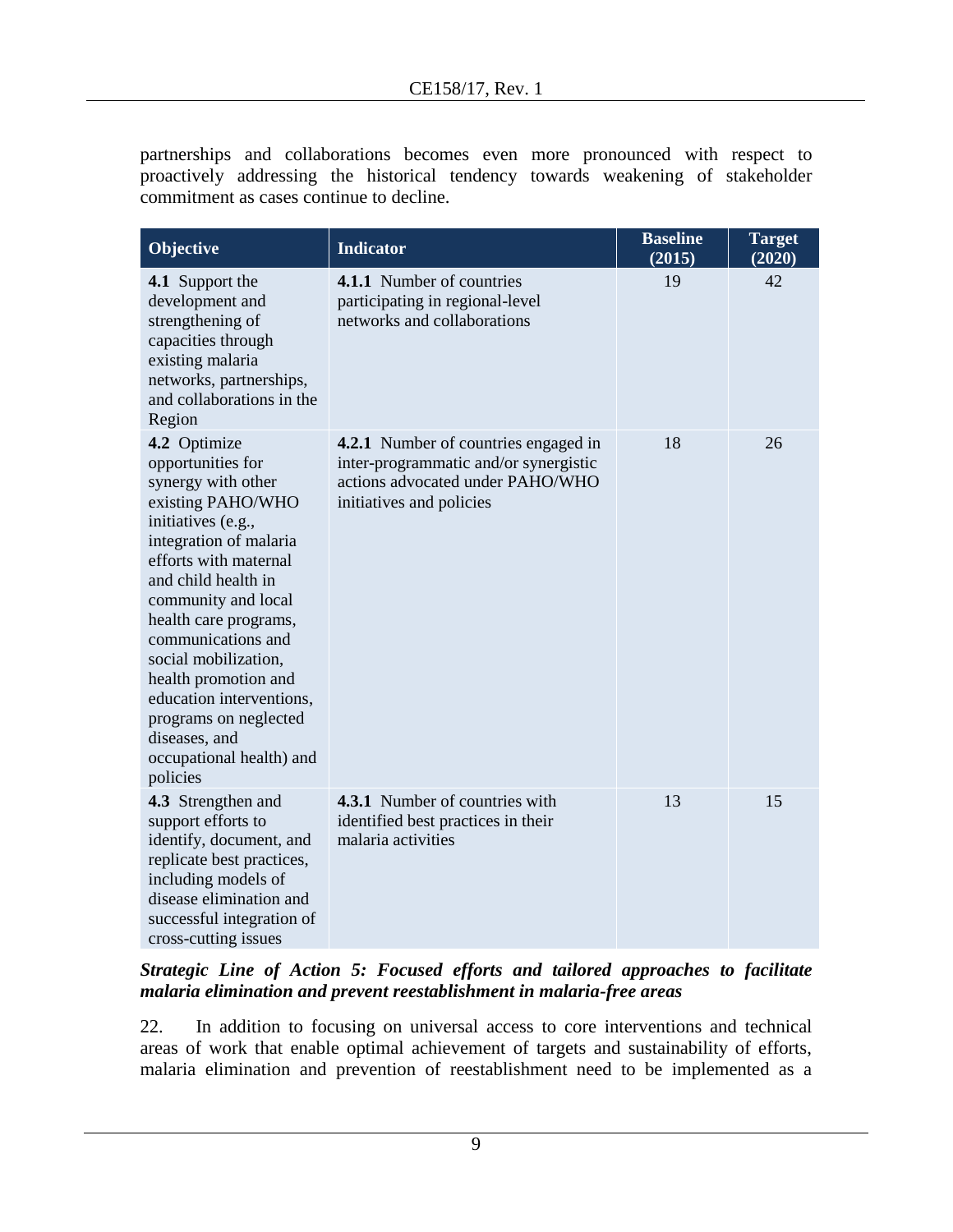| scientific problem-solving process that takes into account specificities in context and the |  |  |
|---------------------------------------------------------------------------------------------|--|--|
| potential need for tailored approaches.                                                     |  |  |

| Objective                                                                                                                                                                   | <b>Indicator</b>                                                                                                                      | <b>Baseline</b><br>(2015) | <b>Target</b><br>(2020) |
|-----------------------------------------------------------------------------------------------------------------------------------------------------------------------------|---------------------------------------------------------------------------------------------------------------------------------------|---------------------------|-------------------------|
| <b>5.1</b> Resolve critical<br>gaps in key target<br>populations <sup>c</sup> in relation<br>to the achievement of<br>malaria elimination<br>goals                          | <b>5.1.1</b> Number of countries<br>implementing strategies to address<br>malaria among populations in<br>situations of vulnerability | 10                        | 18                      |
| <b>5.2</b> Address critical<br>knowledge and technical<br>gaps, including those<br>pertaining to P. vivax<br>and the preparation for<br>end-game scenarios                  | <b>5.2.1</b> Number of countries<br>implementing the 2015 WHO P. vivax<br>recommendations                                             | $\Omega$                  | 16                      |
| <b>5.3</b> Implement the<br>process of malaria<br>program reorientation<br>towards malaria<br>elimination and<br>certification (as may be<br>requested by Member<br>States) | <b>5.3.1</b> Number of countries supported<br>in terms of malaria program<br>reorientation towards malaria<br>elimination             | 10                        | 18                      |
| 5.4 Sustain key<br>capacities in countries<br>that have eliminated<br>local malaria<br>transmission                                                                         | <b>5.4.1</b> Number of non-endemic<br>countries supported in terms of<br>maintaining key malaria capacities                           | 9                         | 17                      |

### **Monitoring and Evaluation**

23. This Plan of Action contributes to the achievement of impact goals 6 (reduce mortality due to communicable diseases) and 8 (eliminate priority communicable diseases in the Region) of PAHO's Strategic Plan *(4)* and aligns accordingly with technical guidelines and documents developed and consolidated by the WHO Global Malaria Program, the PAHO Regional Malaria Program and country offices, and various technical partners. The monitoring and evaluation of this Plan will be aligned with the Organization's results-based management framework as well as its performance monitoring and assessment processes. In this regard, progress reports will be developed based on information available at the end of each year, which will be presented annually

 $\overline{\phantom{a}}$ c For example, pregnant women, children, persons living with HIV/AIDS, travelers, mobile populations, miners, loggers, banana and sugar cane plantation workers, indigenous groups, populations in areas of armed and/or social conflict, and people living in border areas or areas of common epidemiological interest.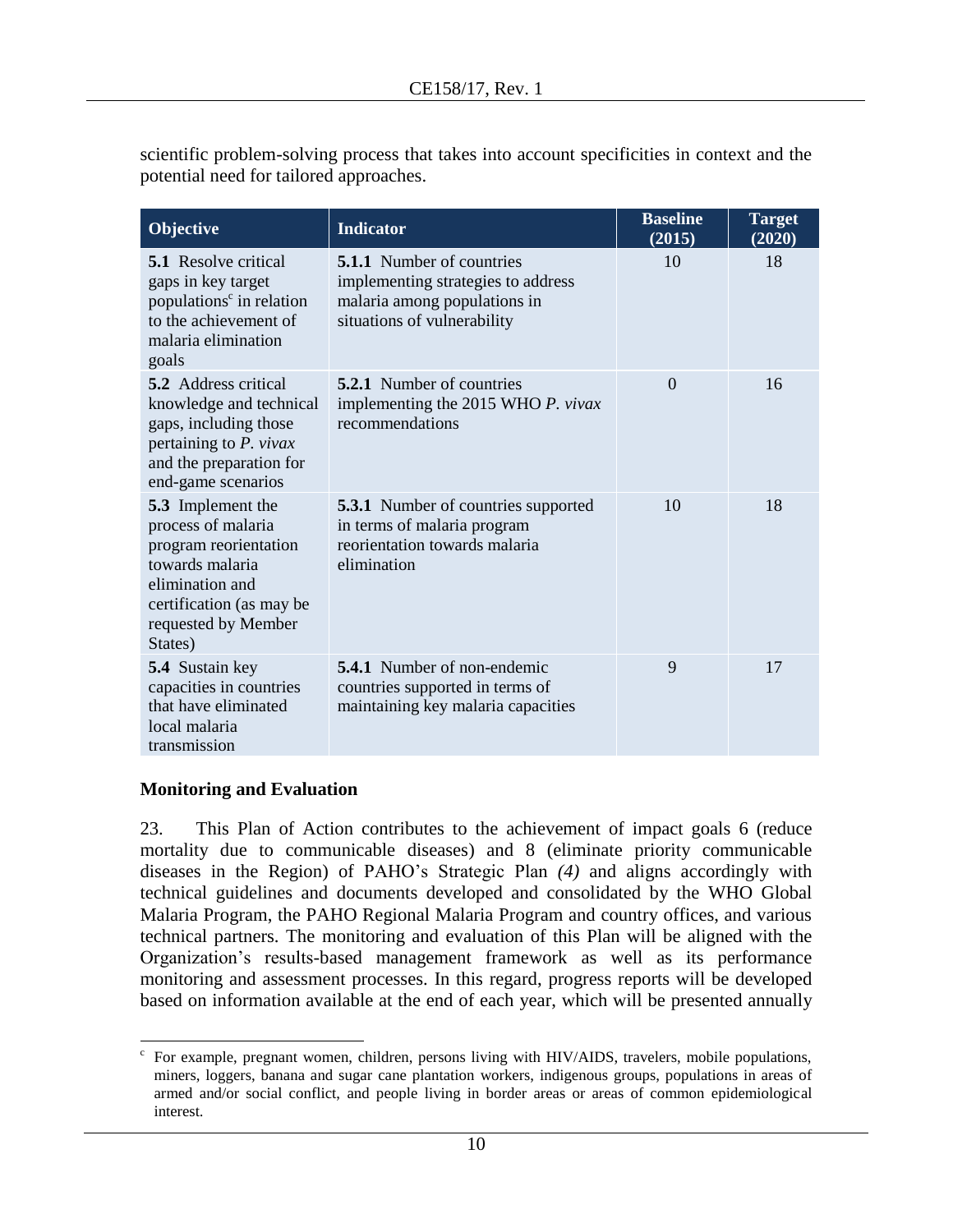to the PAHO executive management; in addition, a mid-term report will be presented to the Governing Bodies. With a view to determining the strengths and weaknesses of the overall implementation, causal factors of successes and failures, and future actions, a final evaluation will be conducted during the last year of the plan's implementation.

24. The baselines and targets for the indicators outlined in the strategic components section of the Plan are subject to agreement between the countries and other stakeholders. PAHO uses annual information shared by the countries through the PAHO/WHO malaria reporting system to assess the progress of activities. PAHO will also engage actively in developing a consensus between national and international stakeholders in assessing and monitoring important indicators in various malaria program contexts.

# **Financial Implications**

25. Approximately US\$ 30 million, or an average of US\$ 6 million per year, needs to be invested in PAHO technical cooperation on malaria over the period 2016-2020. This level of investment is essential in order for the institution to respond relevantly in its role of bridging gaps through technical cooperation and facilitating collaborations between countries and stakeholders in addressing the challenges of this disease that knows no borders. Current programmed activities cover all components of the strategy but cannot be scaled up unless additional resources are made available. Increasing the scale of efforts and financial support will enhance work towards elimination and optimize achievement of targets and desired results.

26. Also, it must be noted that malaria elimination will entail sizable domestic and external resources as the focus shifts away from large-scale interventions and large numbers of cases to high-quality efforts to thoroughly deal with fewer cases and ultimately maintain zero occurrence of locally transmitted malaria cases.

# **Action by the Executive Committee**

27. The Executive Committee is requested to review the Plan of Action for Malaria Elimination and consider approval and endorsement of the corresponding proposed resolution (Annex B).

Annexes

# **References**

1. Pan American Health Organization. Strategy and Plan of Action on Malaria [Internet]. 51st Directing Council of PAHO, 63rd Session of the Regional Committee of WHO for the Americas; 2011 Sep 26-30; Washington, DC. Washington, DC: PAHO; 2011 (Resolution CD51.R9) [cited 2016 Feb 1]. Available from: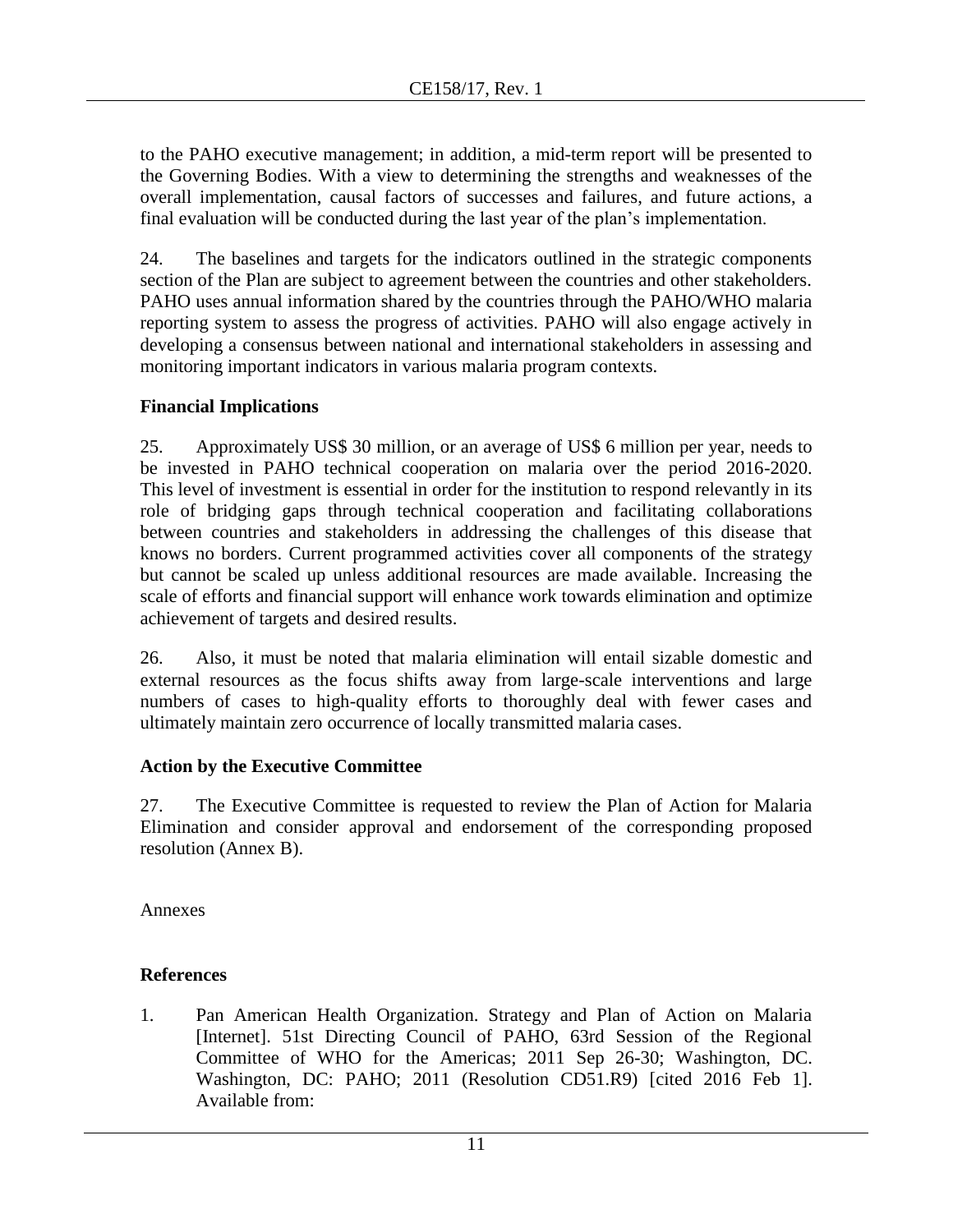[http://www.paho.org/hq/index.php?option=com\\_docman&task=doc\\_download&g](http://www.paho.org/hq/index.php?option=com_docman&task=doc_download&gid=15029&Itemid) [id=15029&Itemid=](http://www.paho.org/hq/index.php?option=com_docman&task=doc_download&gid=15029&Itemid)

2. Pan American Health Organization. Strategy and Plan of Action on Malaria [Internet]. 51st Directing Council of PAHO, 63rd Session of the Regional Committee of WHO for the Americas; 2011 Sep 26-30; Washington, DC. Washington, DC: PAHO; 2011 (Document CD51/11) [cited 2016 Feb 1]. Available from: [http://www.paho.org/hq/index.php?option=com\\_docman&task=doc\\_download&I](http://www.paho.org/hq/index.php?option=com_docman&task=doc_download&Itemid=&gid=15005&lang=en)

temid= $\&$ gid=15005 $\&$ lang=en

- 3. United Nations. Millennium Declaration [Internet]. General Assembly, Fifty-fifth Session of the General Assembly of the United Nations; 2000 Sep 5-11; New York, NY. New York: UN; 2000 (Resolution A/RES/55/2) [cited 2016 Feb 1]. Available from: <http://www.un.org/millennium/declaration/ares552e.htm>
- 4. Pan American Health Organization. Strategic Plan of the Pan American Health Organization 2014-2019 [Internet]. 53rd Directing Council of PAHO, 66th Session of the Regional Committee of WHO for the Americas; 2014 Sep 29-Oct 3; Washington, DC. Washington, DC: PAHO; 2014 (Official Document No. 345) [cited 2016 Feb 1] Available from: [http://www.paho.org/hq/index.php?option=com\\_docman&task=doc\\_download&g](http://www.paho.org/hq/index.php?option=com_docman&task=doc_download&gid=27015&Itemid=270&lang=en) [id=27015&Itemid=270&lang=en](http://www.paho.org/hq/index.php?option=com_docman&task=doc_download&gid=27015&Itemid=270&lang=en)
- 5. World Health Organization. Global Technical Strategy (GTS) for Malaria 2016- 2030 [Internet]. Geneva: WHO; 2015 [cited 2016 Feb. 1] Available from: <http://www.who.int/malaria/publications/atoz/9789241564991/en/>
- 6. Roll Back Malaria Partnership. Action and Investment to Defeat Malaria 2016- 2030 (AIM) [Internet]. Geneva: Roll Back Malaria; 2015 [cited 2016 Feb 1]. Available from:<http://www.rollbackmalaria.org/about/about-rbm/aim-2016-2030>
- 7. World Health Organization. Control and elimination of *Plasmodium vivax* malaria—a technical brief [Internet]. Geneva: WHO; 2015 [cited 2016 Feb 1] Available from: <http://www.who.int/malaria/publications/atoz/9789241509244/en/>
- 8. United Nations. Transforming our world: the 2030 Agenda for Sustainable Development [Internet]. General Assembly, Seventieth Session of the General Assembly of the United Nations; 2015 Sep 11-18; New York, NY. New York: UN; 2015 (Resolution A/RES/70/1) [cited 2016 Feb 1]. Available from: [http://www.un.org/en/ga/search/view\\_doc.asp?symbol=A/RES/70/1](http://www.un.org/en/ga/search/view_doc.asp?symbol=A/RES/70/1)
- 9. Pan American Health Organization. Strategy for Universal Access to Health and Universal Health Coverage [Internet]. 53rd Directing Council of PAHO, 66th Session of the Regional Committee of WHO for the Americas; 2014 Sep- 29-Oct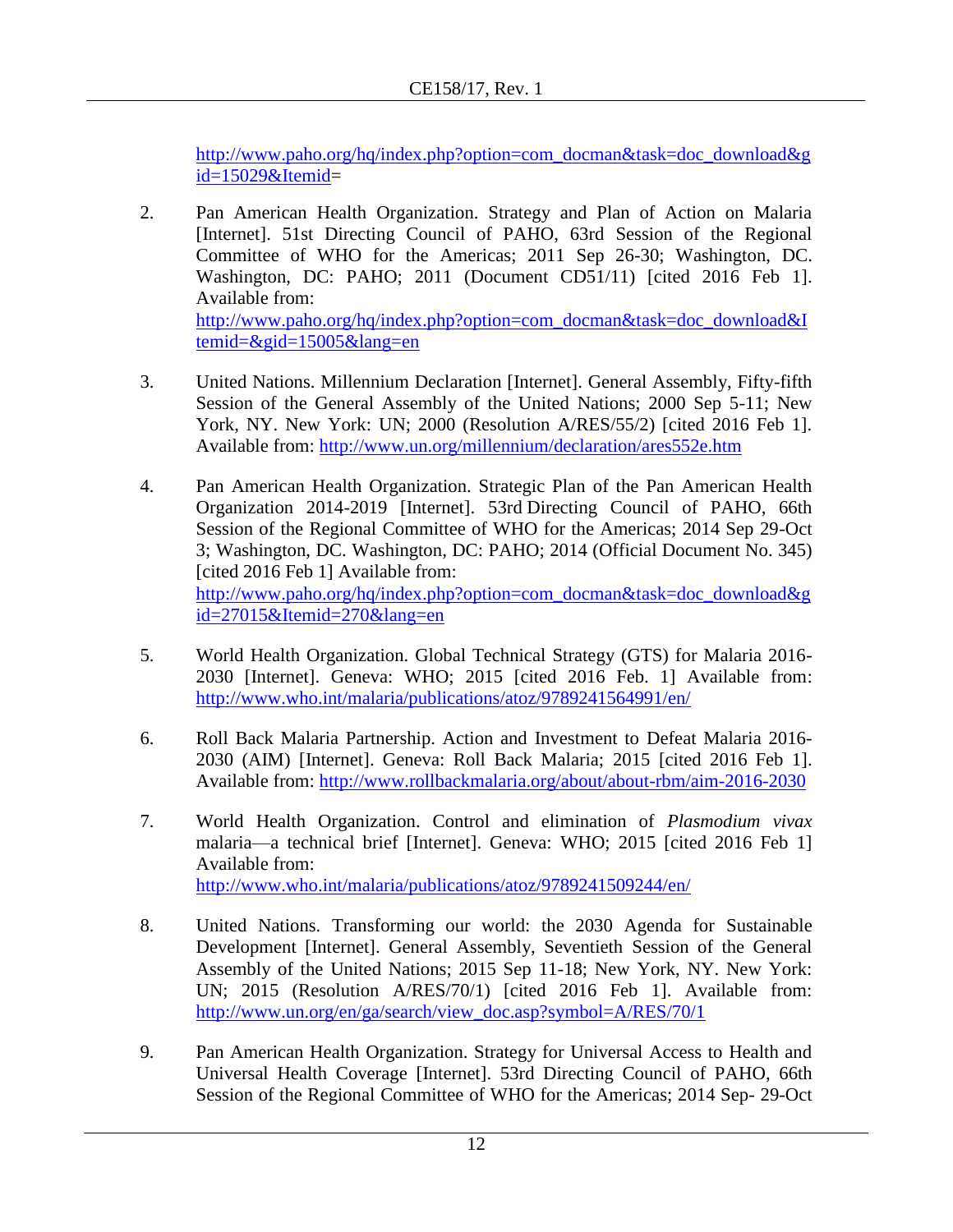3; Washington, DC. Washington, DC: PAHO; 2014 (Document CD53/5, Rev. 2) [cited 2016 Feb 1] Available from: [http://www.paho.org/hq/index.php?option=com\\_docman&task=doc\\_download&g](http://www.paho.org/hq/index.php?option=com_docman&task=doc_download&gid=27312&Itemid=270&lang=en) [id=27312&Itemid=270&lang=en](http://www.paho.org/hq/index.php?option=com_docman&task=doc_download&gid=27312&Itemid=270&lang=en)

- 10. Pan American Health Organization. [Elimination of Neglected Diseases and Other](http://new.paho.org/hq/index.php?option=com_docman&task=doc_download&gid=2647&Itemid=)  [Poverty-Related Infections](http://new.paho.org/hq/index.php?option=com_docman&task=doc_download&gid=2647&Itemid=) [Internet]. 49th Directing Council of PAHO, 66th Session of the Regional Committee of WHO for the Americas; 2009 Sep 28-Oct 2; Washington, DC. Washington, DC: PAHO; 2009 (Document CD49/9) [cited 2016 Feb 1]. Available from: [http://new.paho.org/hq/dmdocuments/2009/CD49-](http://new.paho.org/hq/dmdocuments/2009/CD49-09-e.pdf) [09-e.pdf](http://new.paho.org/hq/dmdocuments/2009/CD49-09-e.pdf)
- 11. Pan American Health Organization. Policy on Research for Health [Internet]. 49th Directing Council of PAHO, 66th Session of the Regional Committee of WHO for the Americas; 2009 Sep 28-Oct 2; Washington, DC. Washington, DC: PAHO; 2009 (Document CD49/10) [cited 2016 Feb 1]. Available from: <http://www2.paho.org/hq/dmdocuments/2009/CD49-10-e.pdf>
- 12. Pan American Health Organization. [Integrated Vector Management: A](http://www.paho.org/English/GOV/CD/cd48-13-e.pdf)  [Comprehensive Response to Vector-borne Diseases](http://www.paho.org/English/GOV/CD/cd48-13-e.pdf) [Internet]. 48th Directing Council of PAHO, 60th Session of the Regional Committee of WHO for the Americas; 2008 Sep 29-Oct 3; Washington, DC. Washington, DC: PAHO; 2008 (Document CD48/13) [cited 2016 Feb 1]. Available from: <http://www.paho.org/English/GOV/CD/cd48-13-e.pdf>
- 13. Pan American Health Organization. Interactive Malaria Statistics [Internet]. Washington, DC: PAHO; 2016 [cited 2016 Feb 1] Available from: [http://www.paho.org/hq/index.php?option=com\\_content&view=article&id=2632](http://www.paho.org/hq/index.php?option=com_content&view=article&id=2632&Itemid=2130&lang=en) [&Itemid=2130&lang=en](http://www.paho.org/hq/index.php?option=com_content&view=article&id=2632&Itemid=2130&lang=en)
- 14. Global Fund to Fight AIDS, Tuberculosis, and Malaria [Internet]. Geneva: Global Fund; 2016 [cited 2016 Feb 23]. Available from: <http://www.theglobalfund.org/en/>
- 15. USAID. Amazon Malaria Initiative [Internet]. Washington, DC: USAID; 2015 [cited 2015 Sep 15]. Available from: <http://www.usaidami.org/#sthash.RPhEJK0k.dpbs>
- 16. Pan American Health Organization. Malaria Champions of the Americas [Internet]. Washington DC: PAHO; 2016 [cited 2016 Feb 1]. Available from: <http://www.paho.org/campeonesmalaria/?lang=en>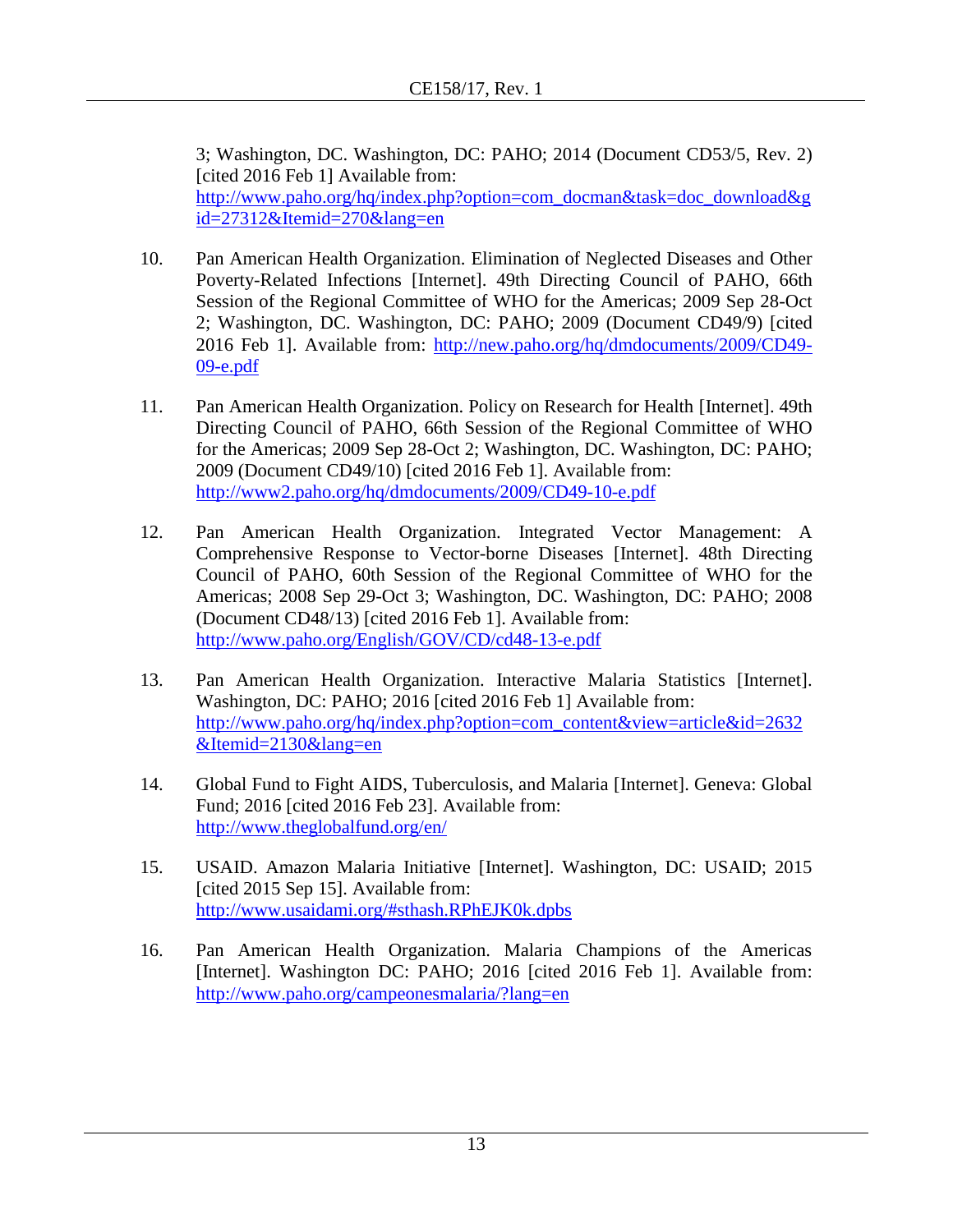#### **Annex A**

#### **Provisional Report on the Implementation of the Strategy and Plan of Action for Malaria in the Americas 2011-2015 (Resolution CD51.R9)**

#### **Progress of Efforts in Relation to Targets/Impact Indicators:**

1. Further reduction of malaria morbidity by 75%, as called for by WHA58.2 (2005).

- a) 389,390 confirmed cases of malaria in 2014; reduction of 67% compared with 2000.
- b) These figures indicate "on track" achievement of targets as of 2014, although the final assessment will be completed once 2015 data are received from the countries.



#### **Percentage Difference in Malaria by Country, Cases in 2014 Compared with 2000 Baseline**

2. Further reduction of malaria-related deaths by 25%.

a) 87 deaths in 2014, or a decrease of 79% relative to the 2000 baseline.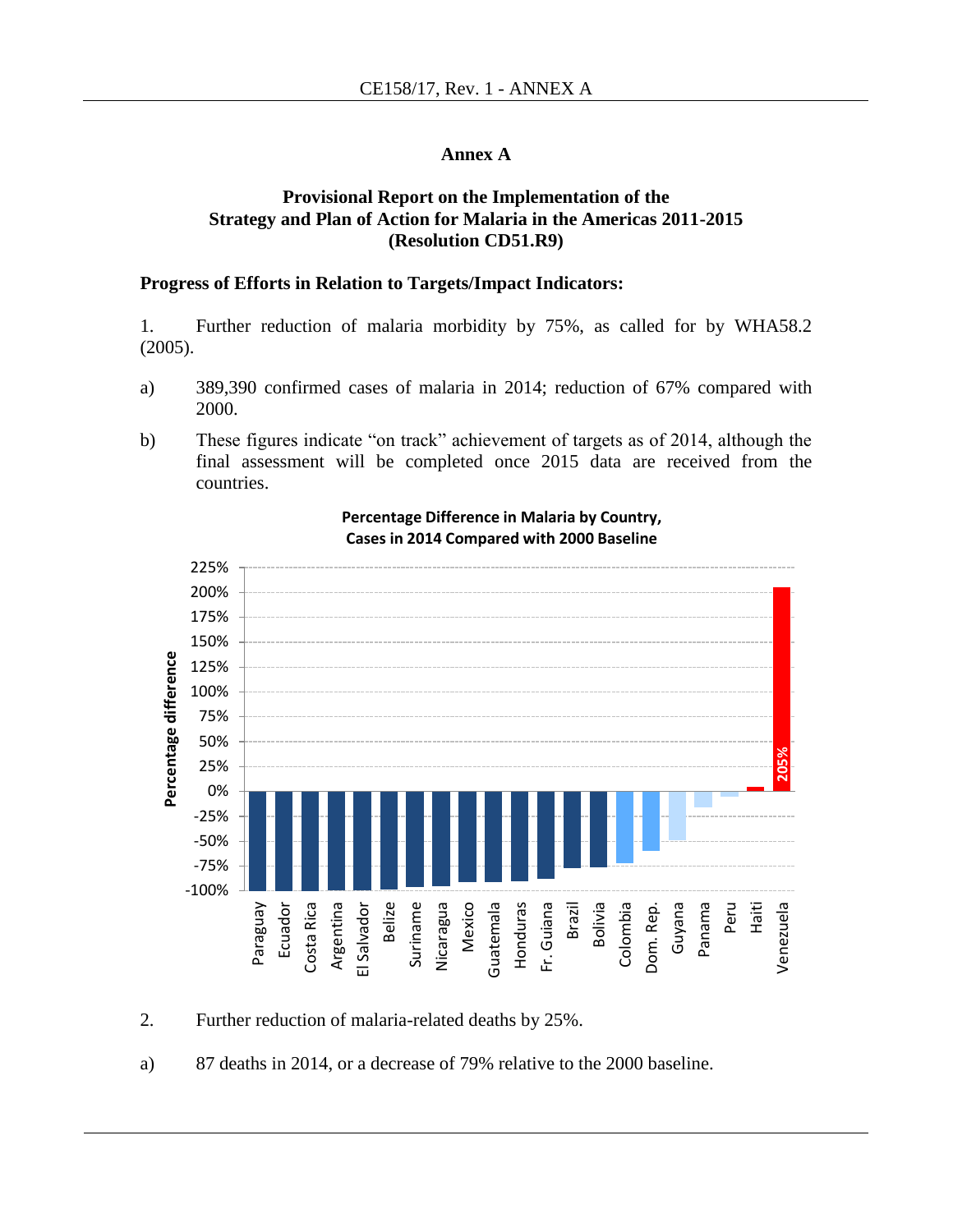3. Implementation of efforts to eliminate malaria in areas deemed feasible (particularly Mesoamerica and the Southern Cone).

a) Significant advances in the progress of malaria efforts within the Region, particularly in terms of diagnosis, treatment, and surveillance, have been achieved and have contributed to increased interest in and accelerated efforts towards eliminating malaria, with 18 endemic countries (representing Mesoamerica, the Southern Cone, and part of the Amazon) expressing commitment towards malaria elimination.

4. Reversal of the trend in countries that saw an increased number of malaria cases between 2000 and 2010 (particularly the Dominican Republic, Haiti, and Venezuela).

- a) The Dominican Republic made excellent progress, even earning the distinction of top Malaria Champion of the Americas in 2014.
- b) Haiti is in the process of strengthening its malaria surveillance system as part of its ongoing malaria elimination efforts, which seem to account for the slight increase in cases due to better case detection.
- c) Venezuela remains heavily challenged in terms of malaria burden, particularly in the state of Bolivar.

### **Assessment of Indicators According to the Goals of the Plan of Action (2011-2015)**

**Goal 1:** Intensify efforts directed toward malaria prevention, surveillance, early detection, and outbreak containment in various program contexts.

| <b>Indicator</b><br>No. | <b>Indicator Text</b>                                                        | <b>Baseline</b><br>(2011) | <b>Target</b><br>(2015) | <b>Assessment</b><br><b>Rating</b> | <b>Comments</b>                                                                                                                                                                                                                                                |
|-------------------------|------------------------------------------------------------------------------|---------------------------|-------------------------|------------------------------------|----------------------------------------------------------------------------------------------------------------------------------------------------------------------------------------------------------------------------------------------------------------|
| 1.1                     | Number of Member<br>States implementing<br>malaria prevention<br>efforts     | 28                        | 33                      | Fully<br>achieved                  | Achieved in 33<br>countries and<br>territories: ABW,<br>ARG, BHS, BLZ,<br>BOL, BRA, BRB,<br>CAN, COL, CRI,<br>CUB, CUW, DOM,<br>ECU, GLP, GUF,<br>GTM, GUY, HTI,<br>HND, JAM, MEX,<br>MTQ, NIC, PAN,<br>PRY, PER, SLV,<br>SUR, SXM, TTO,<br><b>USA</b> and VEN |
| 1.2                     | Number of countries<br>reporting malaria<br>surveillance data<br>annually to | 21                        | 21                      | Fully<br>achieved                  | Achieved in 21<br>countries and<br>territories: ARG, BLZ,<br>BOL, BRA, COL,                                                                                                                                                                                    |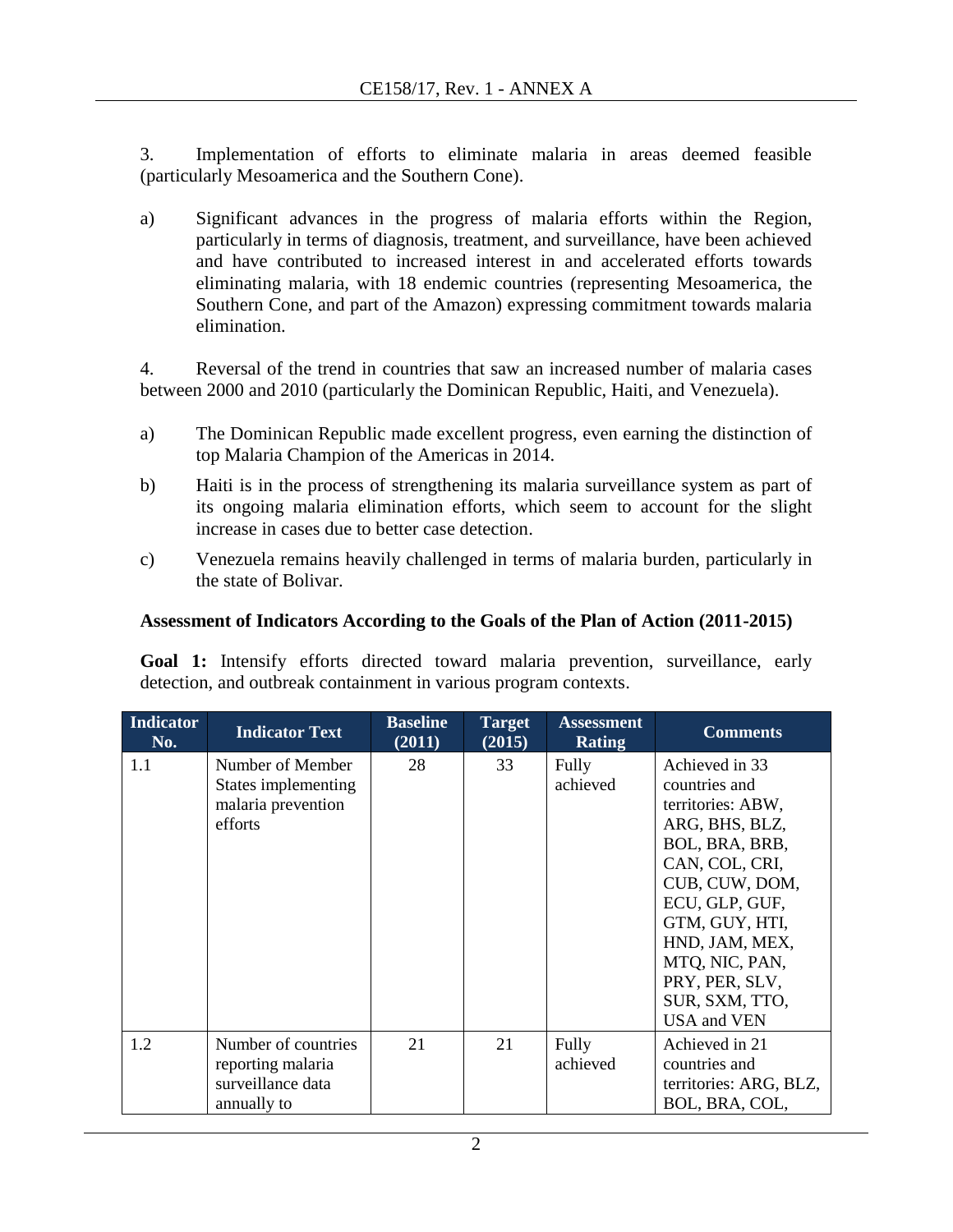| <b>Indicator</b><br>No. | <b>Indicator Text</b>                                                                                                                                                                              | <b>Baseline</b><br>(2011) | <b>Target</b><br>(2015) | <b>Assessment</b><br><b>Rating</b> | <b>Comments</b>                                                                                                                                                                                         |
|-------------------------|----------------------------------------------------------------------------------------------------------------------------------------------------------------------------------------------------|---------------------------|-------------------------|------------------------------------|---------------------------------------------------------------------------------------------------------------------------------------------------------------------------------------------------------|
|                         | PAHO/WHO, by<br>identified<br>transmission units<br>and by sex and age                                                                                                                             |                           |                         |                                    | CRI, DOM, ECU,<br>SLV, GTM, GUY,<br>HTI, HND, MEX,<br>NIC, PAN, PRY, PER,<br>SUR, VEN, and GUF                                                                                                          |
| 1.3                     | Number of malaria-<br>endemic countries<br>with common border<br>areas that share<br>epidemiological<br>information and<br>collaborate on<br>prevention, control,<br>and/or<br>elimination efforts | 21                        | 21                      | Fully<br>achieved                  | Achieved in 21<br>countries and<br>territories: ARG, BLZ,<br>BOL, BRA, COL,<br>CRI, DOM, ECU,<br>SLV, GTM, GUY,<br>HTI, HND, MEX,<br>NIC, PAN, PRY, PER,<br>SUR, VEN, and GUF                           |
| 1.4                     | Number of countries<br>that meet<br><b>International Health</b><br>Regulations (IHR)<br>core capacity<br>requirements for<br>outbreak<br>investigation and<br>response                             | $\overline{0}$            | 35                      | <b>TBD</b>                         | Achieved in 21<br>countries and<br>territories: ARG, BLZ,<br>BOL, BRA, COL,<br>CRI, DOM, ECU,<br>SLV, GTM, GUY,<br>HTI, HND, MEX,<br>NIC, PAN, PRY, PER,<br>SUR, VEN, and GUF                           |
| 1.5                     | Number of countries<br>that use the<br>standardized<br>PAHO/WHO<br>methodology for<br>case investigation                                                                                           | 21                        | 25                      | Fully<br>achieved                  | Achieved in 25<br>countries and<br>territories: ARG, BLZ,<br>BOL, BRA, COL,<br>CRI, DOM, ECU,<br>SLV, GTM, GUY,<br>HND, MEX, NIC,<br>PAN, PRY, PER,<br>SUR, VEN, GUF,<br>BHS, BRB, JAM,<br>USA, and TTO |
| 1.6                     | Number of countries<br>documenting and<br>implementing a<br>research agenda that<br>focuses on malaria<br>prevention,<br>surveillance, early<br>detection, and<br>outbreak<br>containment          | 13                        | 17                      | Fully<br>achieved                  | Achieved in 17<br>countries and<br>territories: BLZ, BOL,<br>BRA, COL, CRI,<br>ECU, GTM, GUY,<br>HND, NIC, PAN,<br>PER, SUR, DOM,<br>SLV, HTI, and MEX                                                  |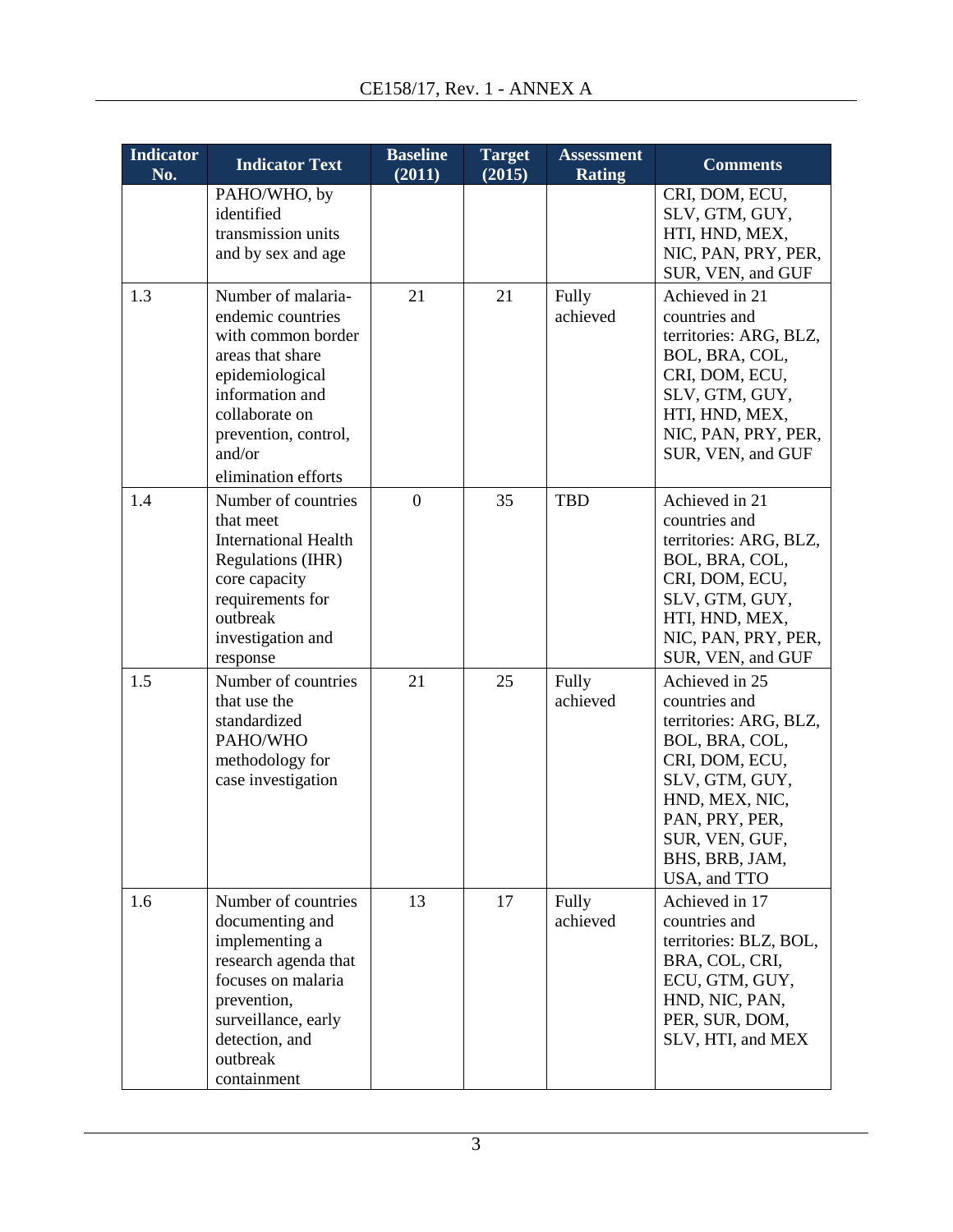| <b>Indicator</b><br>No. | <b>Indicator Text</b>                                                                                                                                               | <b>Baseline</b><br>(2011) | <b>Target</b><br>(2015) | <b>Assessment</b><br><b>Rating</b> | <b>Comments</b>                                                                                                                                                        |
|-------------------------|---------------------------------------------------------------------------------------------------------------------------------------------------------------------|---------------------------|-------------------------|------------------------------------|------------------------------------------------------------------------------------------------------------------------------------------------------------------------|
| 2.1                     | Number of countries<br>(both malaria<br>endemic and non-<br>endemic) that are<br>implementing<br>integrated vector<br>management based<br>on PAHO/WHO<br>guidelines | 21                        | 28                      | Partially<br>achieved              | Achieved in 15<br>countries: BLZ,<br>BOL, BRA, COL,<br>DOM, SLV, GTM,<br>HAI, HND, MEX,<br>NIC, PAN, PER,<br>SUR, and VEN<br>(concept of IVM was<br>recently reviewed) |
| 2.2                     | Number of malaria-<br>endemic countries<br>that are monitoring<br>insecticide<br>resistance                                                                         | 12                        | 17                      | Partially<br>achieved              | Achieved in 13<br>countries: BOL,<br>BRA, COL, DOM,<br>SLV, GTM, HAI,<br>HON, MEX, NIC,<br>PAN, PER, and<br><b>VEN</b>                                                 |
| 2.3                     | Number of countries<br>that use results of<br>entomological<br>surveillance in<br>decision making and<br>impact evaluations                                         | 17                        | 21                      | Partially<br>achieved              | Achieved in 10<br>countries: BOL,<br>BRA, COL, SLV,<br>GTM, HAI, HON,<br>MEX, NIC, and<br><b>PAN</b>                                                                   |
| 2.4                     | Number of countries<br>undertaking research<br>on integrated vector<br>management                                                                                   | 8                         | 13                      | Fully<br>achieved                  | Achieved in 14<br>countries and<br>territories: BOL,<br>BRA, COL, ECU,<br>GUY, HND, PAN,<br>PER, SUR, BLZ,<br>DOM, SLV, HAI,<br>and MEX                                |

Goal 2: Promote, strengthen, and optimize mechanisms and tools for judicious and costeffective vector management.

**Goal 3:** Strengthen efforts to achieve universal access to prompt, accurate, and quality malaria diagnosis, followed by rapid treatment with effective antimalarial medicines.

| <b>Indicator</b><br>No. | <b>Indicator Text</b>                                                                                                              | <b>Baseline</b><br>(2011) | <b>Target</b><br>(2015) | <b>Assessment</b><br><b>Rating</b> | <b>Comments</b>                                                                                                 |
|-------------------------|------------------------------------------------------------------------------------------------------------------------------------|---------------------------|-------------------------|------------------------------------|-----------------------------------------------------------------------------------------------------------------|
| 3.1                     | Number of countries<br>participating in<br>knowledge sharing<br>(including technical<br>meetings) related to<br>malaria diagnosis, | 27                        | 33                      | Partially<br>achieved              | Achieved in 29<br>countries and<br>territories: ARG, BHS,<br>BLZ, BOL, BRA,<br>COL, CRI, DOM,<br>ECU, SLV, GTM, |

4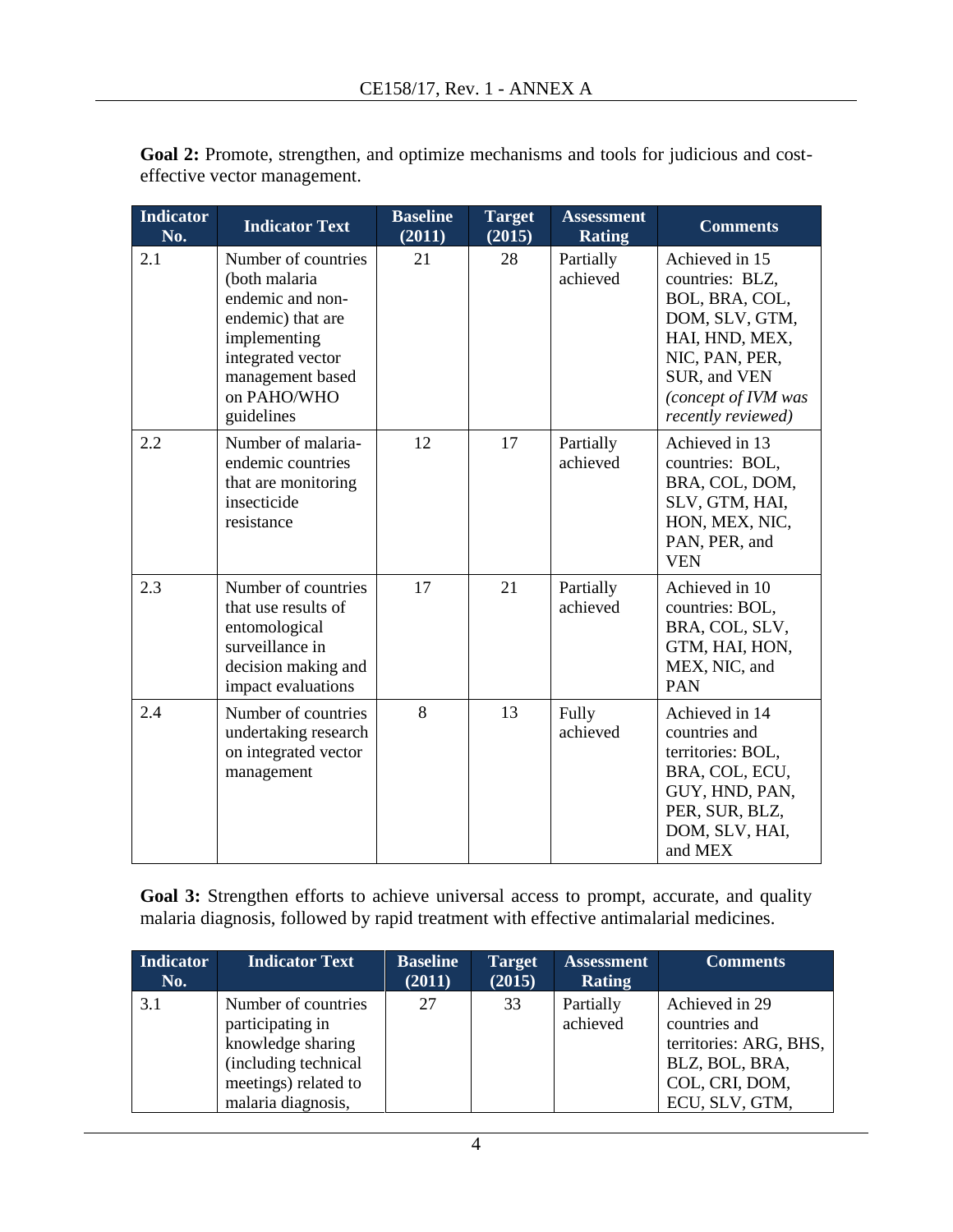| <b>Indicator</b> | <b>Indicator Text</b>                                                                                                                                                                              | <b>Baseline</b> | <b>Target</b> | <b>Assessment</b>     | <b>Comments</b>                                                                                                                                                                                         |
|------------------|----------------------------------------------------------------------------------------------------------------------------------------------------------------------------------------------------|-----------------|---------------|-----------------------|---------------------------------------------------------------------------------------------------------------------------------------------------------------------------------------------------------|
| No.              |                                                                                                                                                                                                    | (2011)          | (2015)        | <b>Rating</b>         |                                                                                                                                                                                                         |
|                  | treatment, and<br>resistance to<br>antimalarial<br>medicines                                                                                                                                       |                 |               |                       | GUY, HTI, HND,<br>JAM, MEX, NIC,<br>PAN, PRY, PER,<br>SUR, VEN, BRB,<br>CUB, TTO, USA,<br>GUF, GLP, and MTQ                                                                                             |
| 3.2              | Number of countries<br>with established<br>quality control<br>systems for malaria<br>diagnosis<br>(microscopy and<br>rapid diagnostic tests<br>as applicable) and for<br>antimalarial<br>medicines | 10              | 21            | Partially<br>achieved | Achieved in 19<br>countries and<br>territories: BLZ, BOL,<br>BRA, COL, CRI,<br>DOM, ECU, SLV,<br>GTM, GUY, HTI,<br>HND, MEX, NIC,<br>PAN, PRY, PER,<br>SUR, and VEN                                     |
| 3.3              | Number of malaria-<br>endemic countries<br>reporting malaria<br>drug resistance<br>surveillance data to<br>PAHO, as per<br>PAHO/WHO<br>guidelines                                                  | 17              | 20            | Partially<br>achieved | Achieved in 14<br>countries and<br>territories: BOL, BRA,<br>COL, DOM, ECU,<br>GTM, GUY, HTI,<br>HND, MEX, NIC,<br>PER, SUR, and GUF                                                                    |
| 3.4              | Number of countries<br>participating in an<br>external quality<br>assurance program<br>(EQAP)                                                                                                      | 10              | 21            | Partially<br>achieved | Achieved in 19<br>countries and<br>territories: BLZ, BOL,<br>BRA, COL, CRI,<br>DOM, ECU, SLV,<br>GTM, GUY, HTI,<br>HND, MEX, NIC,<br>PAN, PRY, PER,<br>SUR, and VEN                                     |
| 3.5              | Number of countries<br>where PAHO/WHO-<br>recommended<br>diagnostic tests and<br>treatment regimens<br>are available                                                                               | 23              | 28            | Partially<br>achieved | Achieved in 25<br>countries and<br>territories: ARG, BHS,<br>BLZ, BOL, BRA,<br>COL, CRI, DOM,<br>ECU, SLV, GTM,<br>GUY, HTI, HND,<br>JAM, MEX, NIC,<br>PAN, PRY, PER,<br>SUR, BRB, TTO,<br>USA, and GUF |
| 3.6              | Number of countries<br>with a policy for non-                                                                                                                                                      | 17              | 21            | Partially<br>achieved | Achieved in 20<br>countries and                                                                                                                                                                         |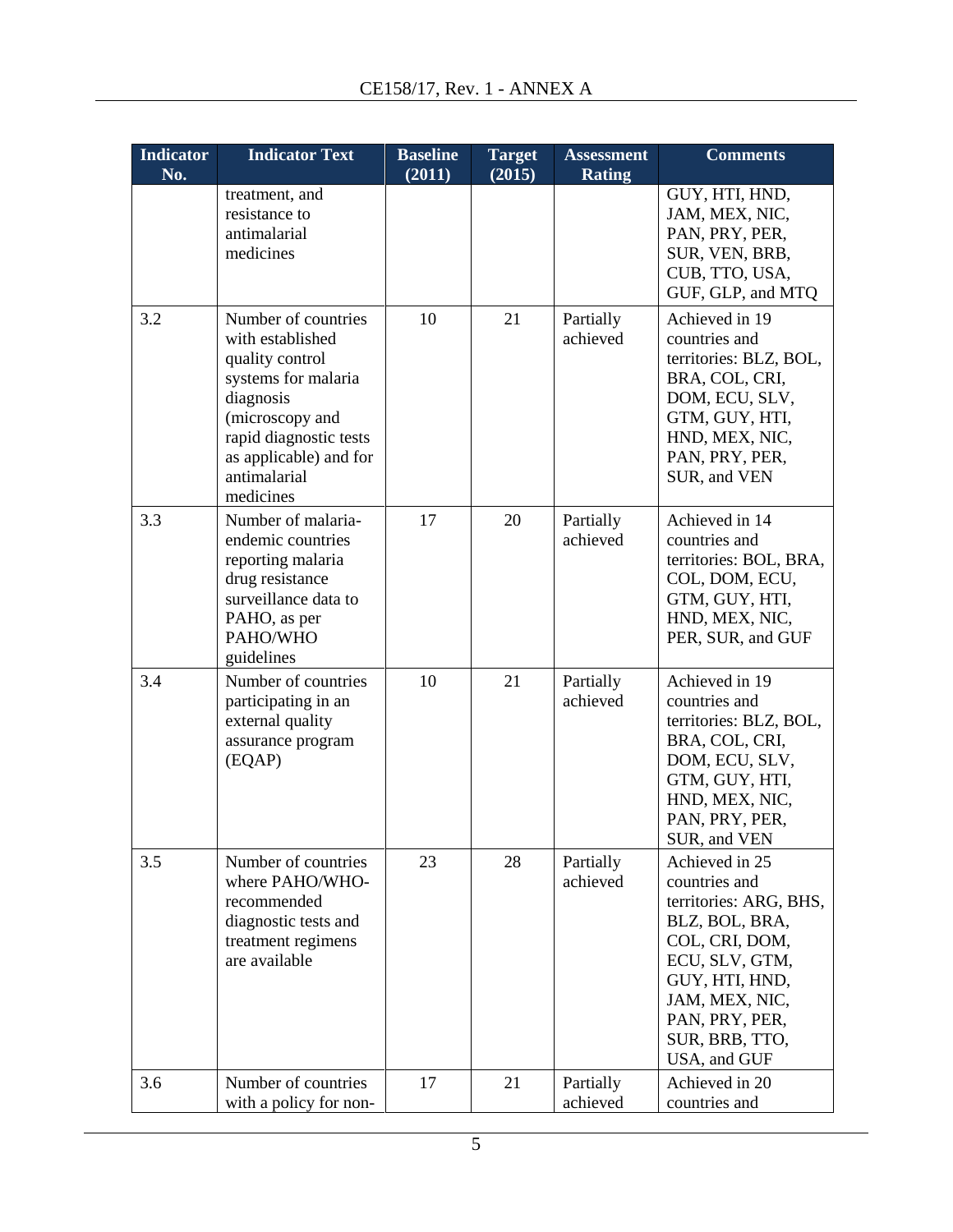| <b>Indicator</b><br>No. | <b>Indicator Text</b>                                                                                                                | <b>Baseline</b><br>(2011) | <b>Target</b><br>(2015) | <b>Assessment</b><br><b>Rating</b> | <b>Comments</b>                                                                                                                                                                            |
|-------------------------|--------------------------------------------------------------------------------------------------------------------------------------|---------------------------|-------------------------|------------------------------------|--------------------------------------------------------------------------------------------------------------------------------------------------------------------------------------------|
|                         | use of presumptive<br>malaria treatment                                                                                              |                           |                         |                                    | territories: ARG, BLZ,<br>BOL, BRA, COL,<br>CRI, DOM, ECU,<br>SLV, GTM, GUY,<br>HTI, HND, MEX,<br>NIC, PAN, PRY,<br>PER, SUR, and GUF                                                      |
| 3.7                     | Number of countries<br>implementing<br>PAHO/WHO<br>guidelines for malaria<br>diagnosis and<br>treatment                              | 23                        | 28                      | Partially<br>achieved              | Achieved in 23<br>countries and<br>territories: ARG, BHS,<br>BLZ, BOL, BRA,<br>COL, CRI, DOM,<br>ECU, SLV, GTM,<br>GUY, HTI, HND,<br>JAM, MEX, NIC,<br>PAN, PRY, PER,<br>SUR, USA, and GUF |
| 3.8                     | Number of countries<br>documenting and<br>implementing a<br>research agenda that<br>focuses on malaria<br>diagnosis and<br>treatment | 13                        | 21                      | Partially<br>achieved              | Achieved in 15<br>countries and<br>territories: BLZ, BRA,<br>COL, DOM, ECU,<br>SLV, GTM, GUY,<br>HTI, HND, MEX,<br>NIC, PAN, PER, and<br><b>SUR</b>                                        |

Goal 4: Foster an environment that promotes sustainability and supports collaborative efforts and best practices to combat the disease.

| <b>Indicator</b><br>No. | <b>Indicator Text</b>                                                                                                                                                      | <b>Baseline</b><br>(2011) | <b>Target</b><br>(2015) | <b>Assessment</b><br><b>Rating</b> | <b>Comments</b>                                                                                                                                                                  |
|-------------------------|----------------------------------------------------------------------------------------------------------------------------------------------------------------------------|---------------------------|-------------------------|------------------------------------|----------------------------------------------------------------------------------------------------------------------------------------------------------------------------------|
| 4.1                     | Number of countries<br>with social<br>mobilization,<br>multisectoral<br>representation, and<br>community<br>involvement in their<br>malaria plan and<br>related activities | 21                        | 21                      | Fully<br>achieved                  | Achieved in 21<br>countries and<br>territories: ARG,<br>BLZ, BOL, BRA,<br>COL, CRI, DOM,<br>ECU, SLV, GTM,<br>GUY, HTI, HND,<br>MEX, NIC, PAN,<br>PRY, PER, SUR,<br>VEN, and GUF |
| 4.2                     | Number of endemic<br>countries<br>participating in<br>regional-level<br>networks and                                                                                       | 13                        | 19                      | Fully<br>achieved                  | Achieved in 19<br>countries and<br>territories: BLZ,<br>BOL, BRA, COL,<br>CRI, DOM, ECU,                                                                                         |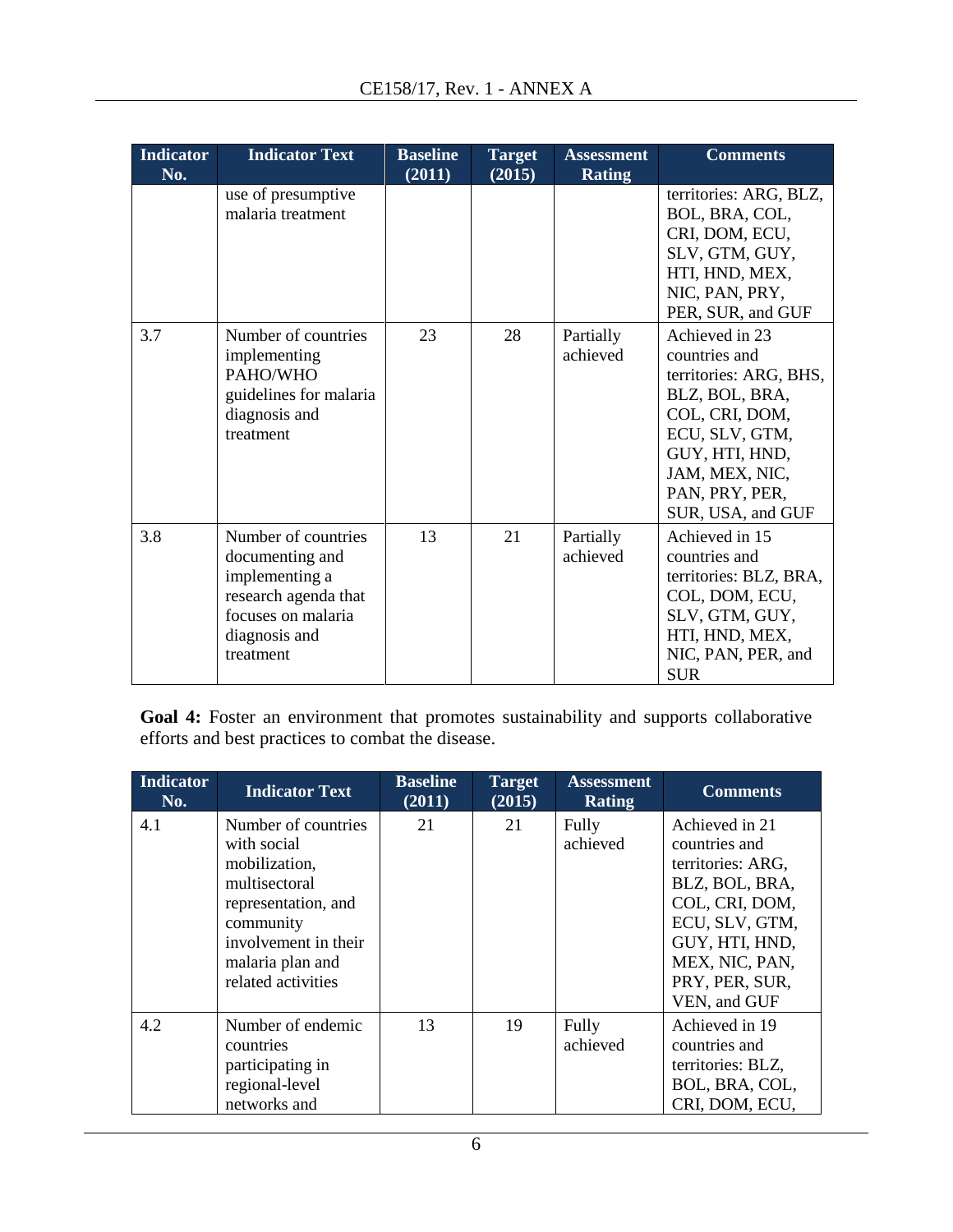| <b>Indicator</b><br>No. | <b>Indicator Text</b>                                                                                                                                            | <b>Baseline</b><br>(2011) | <b>Target</b><br>(2015) | <b>Assessment</b><br><b>Rating</b> | <b>Comments</b>                                                                                                                                                                                                                                                                                        |
|-------------------------|------------------------------------------------------------------------------------------------------------------------------------------------------------------|---------------------------|-------------------------|------------------------------------|--------------------------------------------------------------------------------------------------------------------------------------------------------------------------------------------------------------------------------------------------------------------------------------------------------|
|                         | collaborations                                                                                                                                                   |                           |                         |                                    | SLV, GTM, GUY,<br>HTI, HND, MEX,<br>NIC, PAN, PER,<br>SUR, VEN, and<br><b>GUF</b>                                                                                                                                                                                                                      |
| 4.3                     | Number of countries<br>engaged in inter-<br>programmatic and<br>synergistic actions<br>advocated under<br>PAHO/WHO<br>initiatives and<br>policies                | 13                        | 19                      | Partially<br>achieved              | Achieved in 18<br>countries and<br>territories: BLZ,<br>BOL, BRA, COL,<br>CRI, DOM, ECU,<br>SLV, GTM, GUY,<br>HTI, HND, MEX,<br>NIC, PAN, PRY,<br>PER, and SUR                                                                                                                                         |
| 4.4                     | Number of countries<br>with identified best<br>practices in their<br>malaria activities                                                                          | 8                         | 13                      | Fully<br>achieved                  | Achieved in 13<br>countries and<br>territories: BRA,<br>COL, DOM, ECU,<br>GTM, HND, MEX,<br>NIC, PRY, SUR,<br>ARG, JAM, and<br>PAN                                                                                                                                                                     |
| 4.5                     | Number of countries<br>documenting and<br>implementing a<br>research agenda that<br>focuses on advocacy,<br>communication,<br>partnerships, and<br>collaboration | 8                         | 13                      | Fully<br>achieved                  | Achieved in 13<br>countries and<br>territories: BRA,<br>COL, DOM, ECU,<br>GTM, HND, MEX,<br>NIC, PRY, SUR,<br>ARG, JAM, and<br><b>PER</b>                                                                                                                                                              |
| 4.6                     | Number of annual<br>and biannual<br>meetings related to<br>malaria coordination<br>undertaken at the<br>regional and<br>subregional levels                       | 4                         | 13                      | Fully<br>achieved                  | <b>Baselines</b> and<br>targets refer to total<br>number of meetings<br>during the five-year<br>period (2016-2020);<br>as of 2015, there<br>had been five<br>coordination<br>meetings during the<br>year, a total deemed<br>optimal given the<br>number of ongoing<br>malaria networks<br>and efforts. |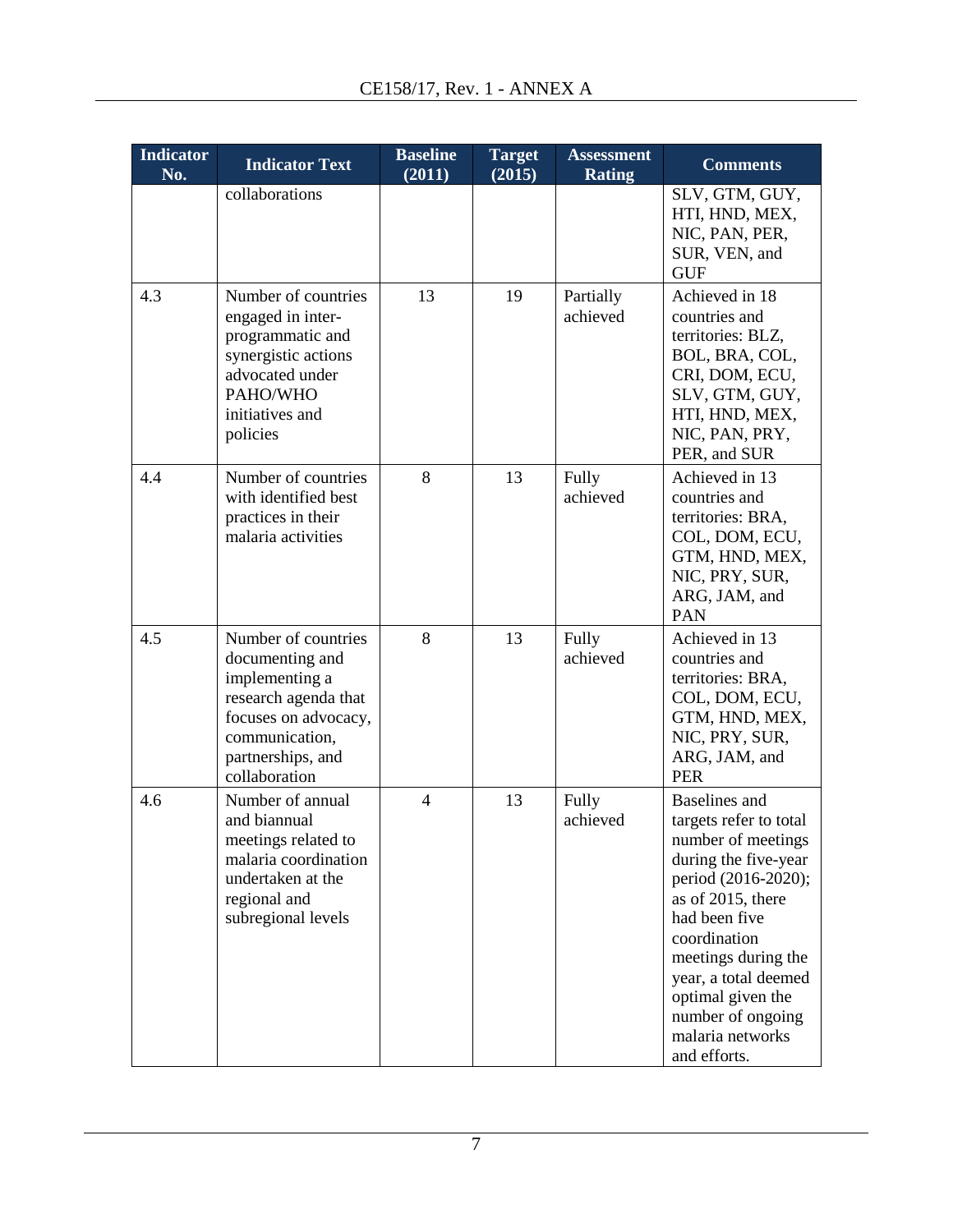Goal 5: Optimize efforts to strengthen health systems (including strategic planning, monitoring and evaluation, and operations research, among others) and countries' capacity to address their respective malaria challenges both relevantly and adequately.

| <b>Indicator</b><br>No. | <b>Indicator Text</b>                                                                                                                                                | <b>Baseline</b><br>(2011) | <b>Target</b><br>(2015) | <b>Assessment</b><br><b>Rating</b> | <b>Comments</b>                                                                                                                                                                                                                                      |
|-------------------------|----------------------------------------------------------------------------------------------------------------------------------------------------------------------|---------------------------|-------------------------|------------------------------------|------------------------------------------------------------------------------------------------------------------------------------------------------------------------------------------------------------------------------------------------------|
| 5.1                     | Number of countries<br>designing and<br>implementing<br>training plans for<br>malaria personnel                                                                      | 17                        | 21                      | Fully<br>achieved                  | Achieved in 21<br>countries and<br>territories: ARG,<br>BLZ, BOL, BRA,<br>COL, CRI, DOM,<br>ECU, SLV, GTM,<br>GUY, HTI, HND,<br>MEX, NIC, PAN,<br>PRY, PER, SUR,<br>VEN, and GUF                                                                     |
| 5.2                     | Number of countries<br>engaging in South-<br>South collaboration<br>on malaria                                                                                       | 13                        | 17                      | Fully<br>achieved                  | Achieved in 17<br>countries and<br>territories: BLZ,<br>BOL, BRA, COL,<br>DOM, ECU, SLV,<br>GTM, GUY, HTI,<br>HND, MEX, NIC,<br>PAN, PER, SUR, and<br><b>GUF</b>                                                                                     |
| 5.3                     | Number of countries<br>implementing<br>WHO-<br>recommended<br>strategies and<br>components of the<br>PAHO Strategy and<br>Plan of Action for<br>Malaria              | 28                        | 33                      | Partially<br>achieved              | Achieved in 31<br>countries and<br>territories: ARG,<br>BHS, BLZ, BOL,<br>BRA, COL, CRI,<br>DOM, ECU, SLV,<br>GTM, GUY, HTI,<br>HND, JAM, MEX,<br>NIC, PAN, PRY,<br>PER, SUR, VEN,<br>BRB, TTO, USA,<br>ABW, CUW SXM,<br>GUF, GLP, and<br><b>MTQ</b> |
| 5.4                     | Number of countries<br>integrating<br>monitoring and<br>evaluation of<br>malaria programs<br>and interventions<br>within the general<br>health information<br>system | 10                        | 17                      | Partially<br>achieved              | Achieved in 14<br>countries and<br>territories: BRA,<br>COL, CRI, DOM,<br>ECU, SLV, GTM,<br>HTI, HND, MEX,<br>NIC, PER, SUR, and<br><b>GUF</b>                                                                                                       |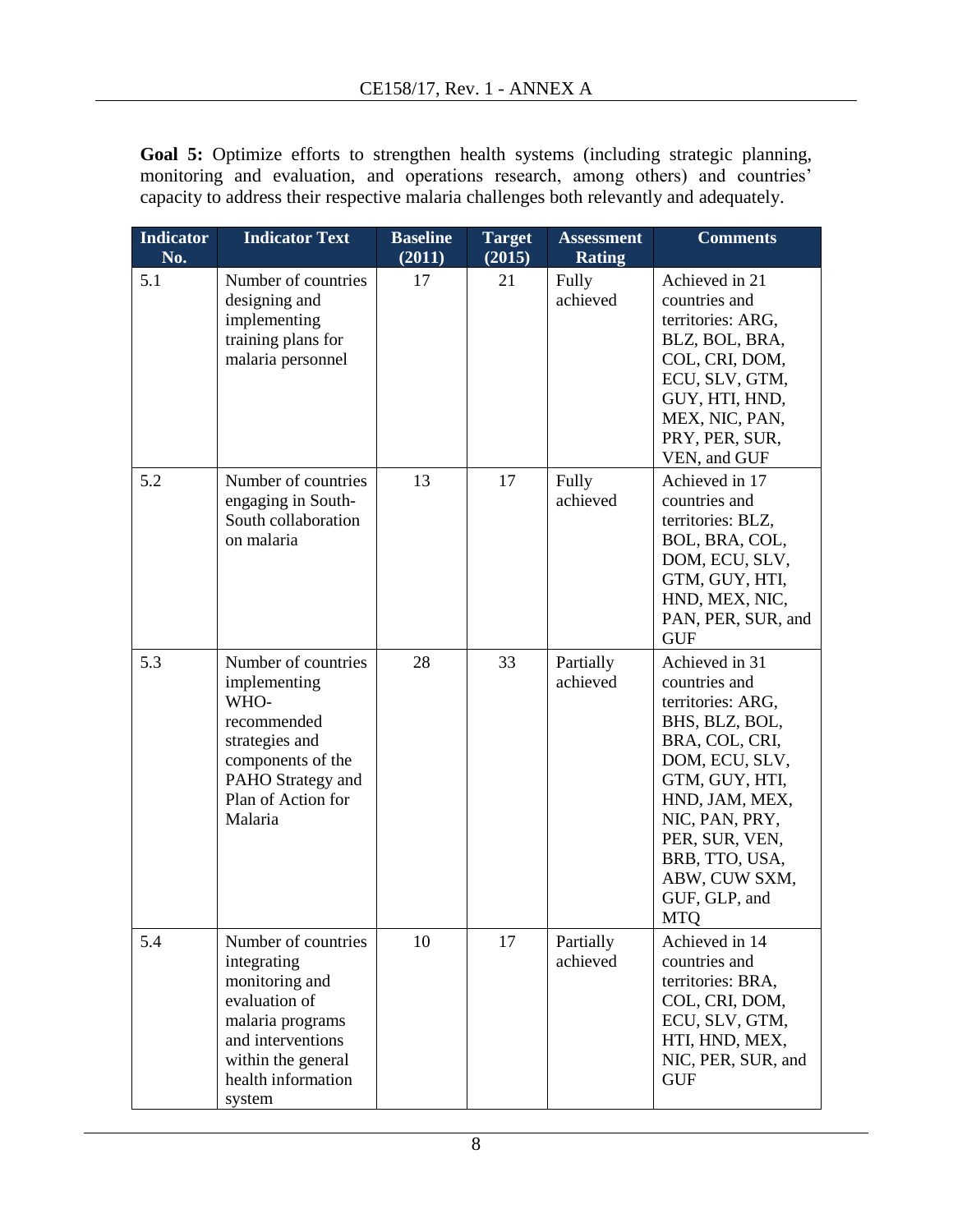| <b>Indicator</b><br>No. | <b>Indicator Text</b>                                                                                                                                                                     | <b>Baseline</b><br>(2011) | <b>Target</b><br>(2015) | <b>Assessment</b><br><b>Rating</b> | <b>Comments</b>                                                                                                                                                                                     |
|-------------------------|-------------------------------------------------------------------------------------------------------------------------------------------------------------------------------------------|---------------------------|-------------------------|------------------------------------|-----------------------------------------------------------------------------------------------------------------------------------------------------------------------------------------------------|
| 5.5                     | Number of malaria-<br>endemic countries<br>with functional<br>supply chain<br>management<br>ensuring malaria<br>prevention, control,<br>diagnosis, and<br>treatment<br>capabilities       | 13                        | 17                      | Partially<br>achieved              | Achieved in 16<br>countries and<br>territories: ARG,<br>BLZ, BOL, BRA,<br>COL, CRI, DOM,<br>SLV, HTI, HND,<br>MEX, NIC, PAN,<br>PRY, SUR, and GUF                                                   |
| 5.6                     | Number of malaria-<br>endemic countries<br>with clear, relevant,<br>and fully<br>functioning malaria<br>programs based on<br>PAHO/WHO<br>guidelines                                       | 20                        | 21                      | Fully<br>achieved                  | Achieved in 21<br>countries and<br>territories: ARG,<br>BLZ, BOL, BRA,<br>COL, CRI, DOM,<br>ECU, SLV, GTM,<br>GUY, HTI, HND,<br>MEX, NIC, PAN,<br>PRY, PER, SUR,<br>VEN, and GUF                    |
| 5.7                     | Number of countries<br>implementing<br>synergistic projects,<br>including Global<br>Fund projects, to<br>finance malaria<br>efforts based on<br>PAHO/WHO<br>strategies                    | 10                        | 12                      | Fully<br>achieved                  | Achieved in 14<br>countries and<br>territories: BLZ,<br>BOL, COL, DOM,<br>SLV, GTM, GUY,<br>HTI, HND, MEX,<br>NIC, PAN, PRY, and<br><b>SUR</b>                                                      |
| 5.8                     | Number of countries<br>conducting malaria<br>operational research                                                                                                                         | 10                        | 15                      | Partially<br>achieved              | Achieved in 13<br>countries and<br>territories: BOL,<br>BRA, COL, ECU,<br>GUY, HND, PAN,<br>PER, SUR, DOM,<br>SLV, HTI and MEX                                                                      |
| 5.9                     | Number of new or<br>improved<br>interventions and<br>implementation<br>strategies for<br>malaria whose<br>effectiveness has<br>been determined and<br>for which evidence<br>has been made | $\overline{2}$            | 3                       | Fully<br>achieved                  | PAHO/AMRO<br>collaborated strongly<br>in the consolidation<br>of the GTS, AIM,<br>and the WHO P.<br>vivax technical<br>briefs, among other<br>malaria thematic<br>documents and<br>recommendations. |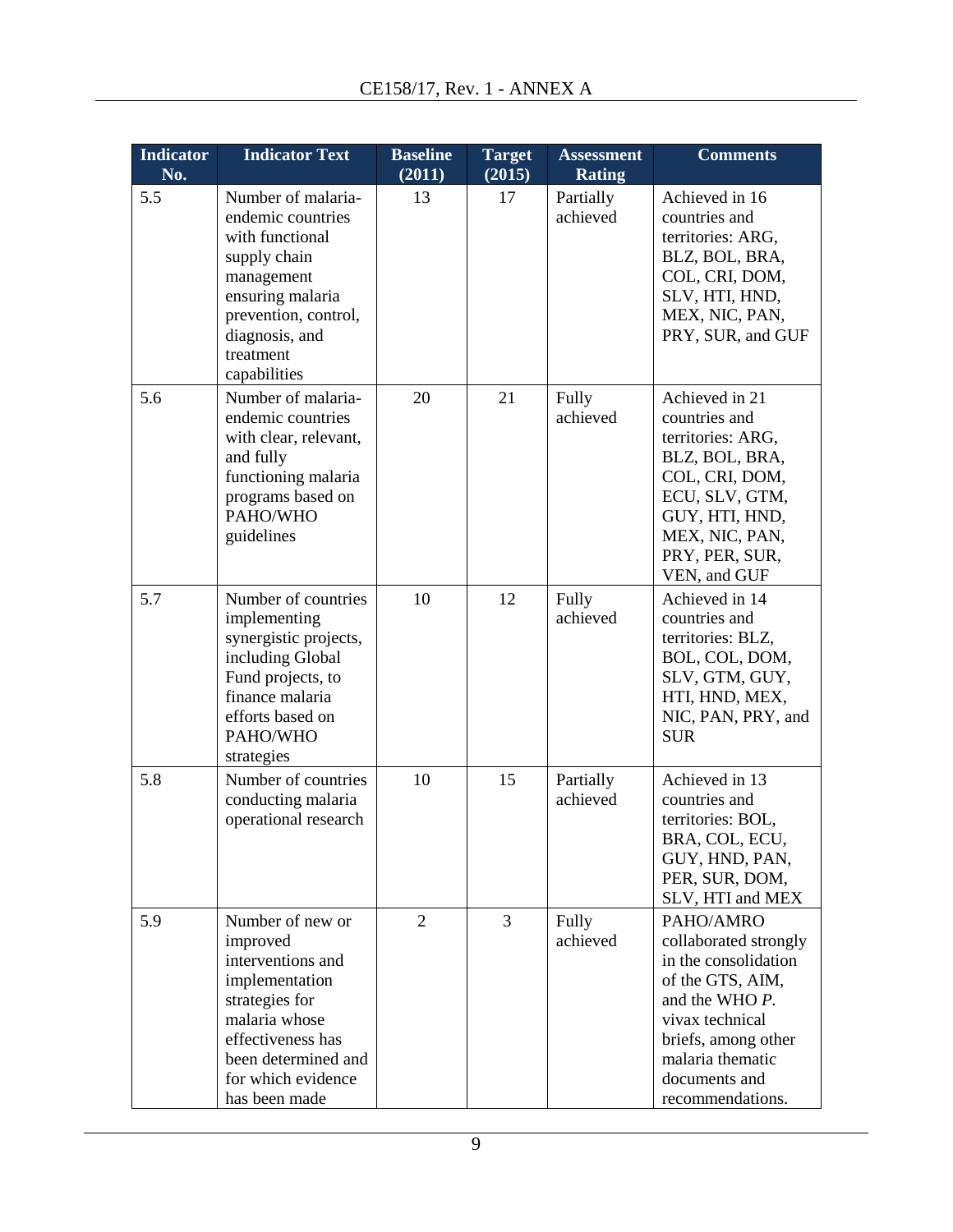| <b>Indicator</b><br>No. | <b>Indicator Text</b> | <b>Baseline</b><br>(2011) | <b>Target</b><br>(2015) | <b>Assessment</b><br><b>Rating</b> | <b>Comments</b>           |
|-------------------------|-----------------------|---------------------------|-------------------------|------------------------------------|---------------------------|
|                         | available to          |                           |                         |                                    | Likewise,                 |
|                         | appropriate           |                           |                         |                                    | PAHO/AMRO has             |
|                         | institutions for      |                           |                         |                                    | convened the Malaria      |
|                         | policy decisions      |                           |                         |                                    | <b>Technical Advisory</b> |
|                         |                       |                           |                         |                                    | Group, has facilitated    |
|                         |                       |                           |                         |                                    | the consolidation of      |
|                         |                       |                           |                         |                                    | the Framework for         |
|                         |                       |                           |                         |                                    | the Prevention of         |
|                         |                       |                           |                         |                                    | Artemisinin               |
|                         |                       |                           |                         |                                    | Resistance in South       |
|                         |                       |                           |                         |                                    | America and the           |
|                         |                       |                           |                         |                                    | Mesoamerican Plan         |
|                         |                       |                           |                         |                                    | for Malaria among         |
|                         |                       |                           |                         |                                    | Vulnerable                |
|                         |                       |                           |                         |                                    | Populations, and is in    |
|                         |                       |                           |                         |                                    | the process of            |
|                         |                       |                           |                         |                                    | finalizing the            |
|                         |                       |                           |                         |                                    | Region's Malaria          |
|                         |                       |                           |                         |                                    | Research Agenda.          |

# **Key: Country and Territory Names and Codes**

| ATG Antigua and Barbuda<br>ARG Argentina<br><b>ABW</b> Aruba<br>BHS (the) Bahamas<br><b>BRB</b><br><b>Barbados</b><br><b>BLZ</b> Belize<br><b>BMU</b> Bermuda<br><b>BOL</b> Bolivia (Plurinational State of)<br><b>BRA</b> Brazil<br>CAN Canada<br>CYM (the) Cayman Islands<br>CHL<br>Chile<br>COL Colombia<br>CRI<br>Costa Rica<br>CUB<br>Cuba<br>CUW Curaçao<br><b>DMA</b> Dominica<br><b>DOM</b> Dominican Republic | AIA | Anguilla |
|------------------------------------------------------------------------------------------------------------------------------------------------------------------------------------------------------------------------------------------------------------------------------------------------------------------------------------------------------------------------------------------------------------------------|-----|----------|
|                                                                                                                                                                                                                                                                                                                                                                                                                        |     |          |
|                                                                                                                                                                                                                                                                                                                                                                                                                        |     |          |
|                                                                                                                                                                                                                                                                                                                                                                                                                        |     |          |
|                                                                                                                                                                                                                                                                                                                                                                                                                        |     |          |
|                                                                                                                                                                                                                                                                                                                                                                                                                        |     |          |
|                                                                                                                                                                                                                                                                                                                                                                                                                        |     |          |
|                                                                                                                                                                                                                                                                                                                                                                                                                        |     |          |
|                                                                                                                                                                                                                                                                                                                                                                                                                        |     |          |
|                                                                                                                                                                                                                                                                                                                                                                                                                        |     |          |
|                                                                                                                                                                                                                                                                                                                                                                                                                        |     |          |
|                                                                                                                                                                                                                                                                                                                                                                                                                        |     |          |
|                                                                                                                                                                                                                                                                                                                                                                                                                        |     |          |
|                                                                                                                                                                                                                                                                                                                                                                                                                        |     |          |
|                                                                                                                                                                                                                                                                                                                                                                                                                        |     |          |
|                                                                                                                                                                                                                                                                                                                                                                                                                        |     |          |
|                                                                                                                                                                                                                                                                                                                                                                                                                        |     |          |
|                                                                                                                                                                                                                                                                                                                                                                                                                        |     |          |
|                                                                                                                                                                                                                                                                                                                                                                                                                        |     |          |

| ECU             | Ecuador           |  |  |
|-----------------|-------------------|--|--|
| SLV <sub></sub> | El Salvador       |  |  |
| <b>FRA</b>      | France            |  |  |
| GUF             | French Guiana     |  |  |
|                 | GRD Grenada       |  |  |
| <b>GLP</b>      | Guadeloupe        |  |  |
| <b>GTM</b>      | Guatemala         |  |  |
| <b>GUY</b>      | Guyana            |  |  |
| <b>HTI</b>      | Haiti             |  |  |
| <b>HND</b>      | Honduras          |  |  |
| <b>JAM</b>      | Jamaica           |  |  |
|                 | MTQ Martinique    |  |  |
|                 | <b>MEX Mexico</b> |  |  |
| <b>MSR</b>      | Montserrat        |  |  |
| NLD             | (the) Netherlands |  |  |
| <b>NIC</b>      | Nicaragua         |  |  |
| <b>PAN</b>      | Panama            |  |  |
| <b>PRY</b>      | Paraguay          |  |  |
| <b>PER</b>      | Peru              |  |  |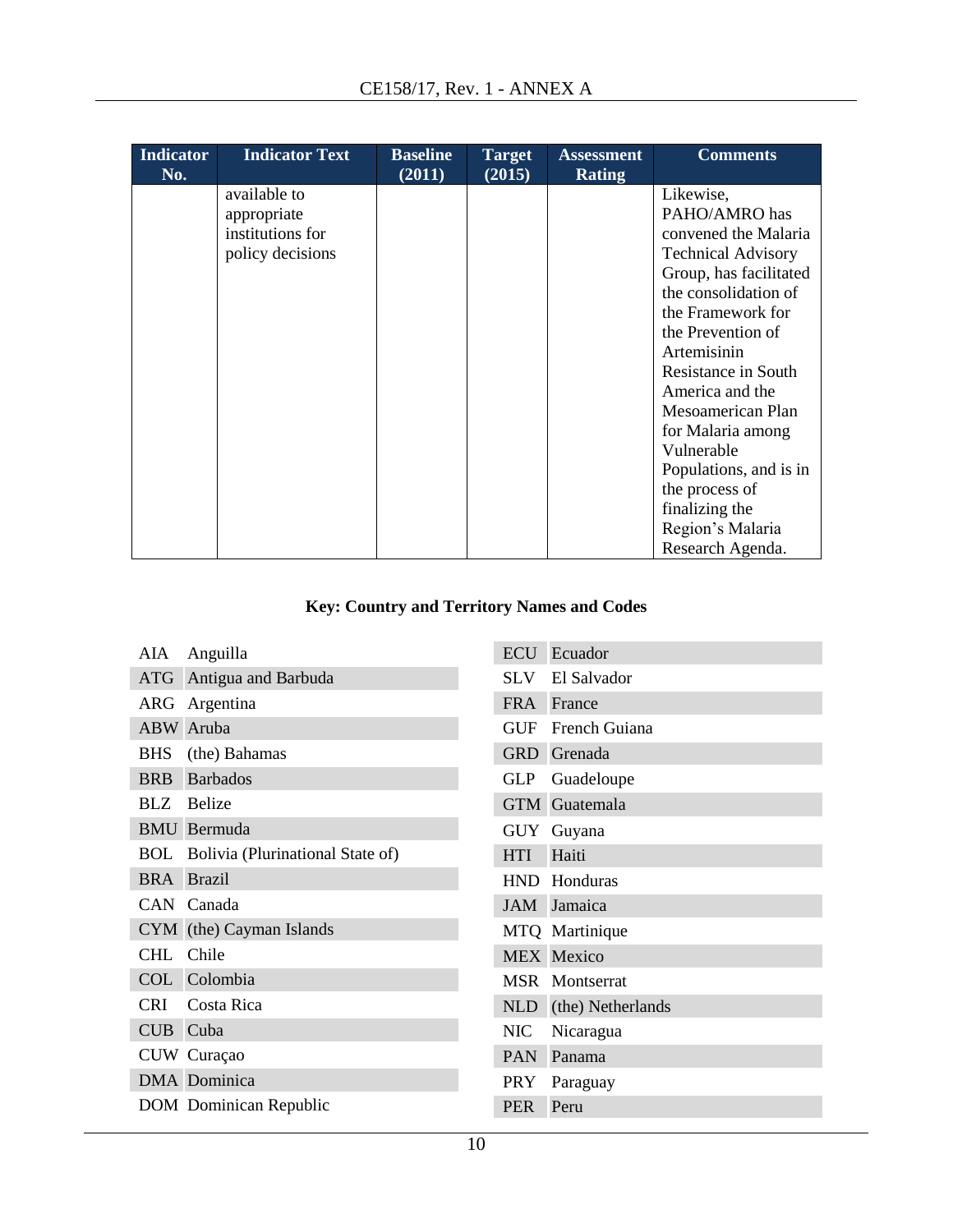PRI Puerto Rico

KNA Saint Kitts and Nevis

- LCA Saint Lucia
- VCT Saint Vincent and the Grenadines
- SXM Sint Maarten
- SUR Suriname
- TTO Trinidad and Tobago
- TCA Turks and Caicos Islands
- GBR United Kingdom
- USA United States of America
- URY Uruguay
- VEN Venezuela (Bolivarian Republic of)
- VGB (British) Virgin Islands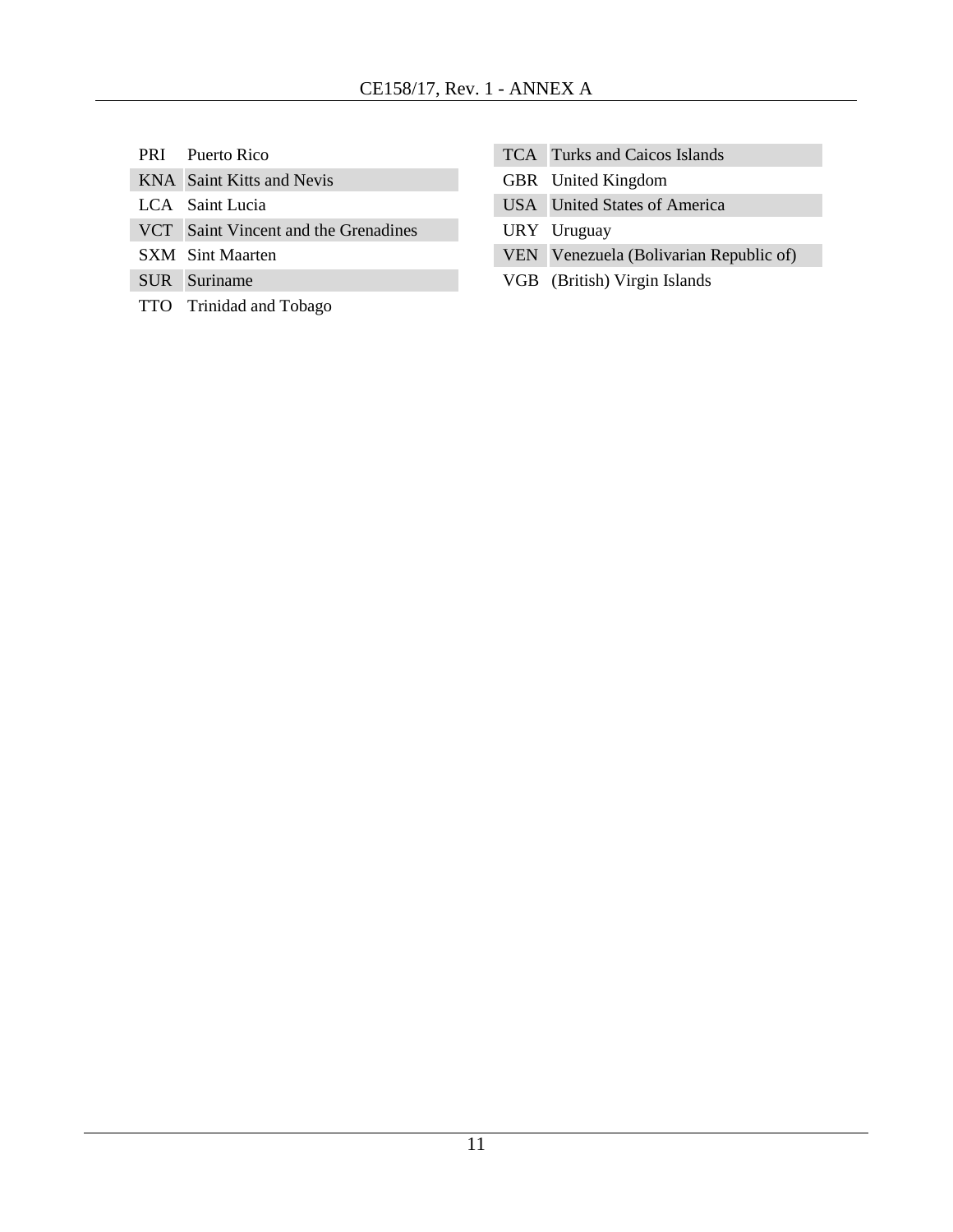



# **158th SESSION OF THE EXECUTIVE COMMITTEE**

*Washington, D.C., USA, 20-24 June 2016*

CE158/17, Rev. 1 Annex B Original: English

# *PROPOSED RESOLUTION*

# **PLAN OF ACTION FOR MALARIA ELIMINATION 2016-2020**

## *THE 158th SESSION OF THE EXECUTIVE COMMITTEE,*

Having reviewed the proposed *Plan of Action for Malaria Elimination 2016-2020*  (Document CE158/17, Rev. 1),

### *RESOLVES:*

To recommend that the Directing Council adopt a resolution along the following lines:

### **PLAN OF ACTION FOR MALARIA ELIMINATION 2016-2020**

### *THE 55th DIRECTING COUNCIL,*

(PP1) Having reviewed the *Plan of Action for Malaria Elimination 2016-2020*  (Document CD55/\_\_), which proposes the implementation of efforts to accelerate malaria elimination, prevent reintroduction, and achieve the proposed targets for 2019 of the PAHO Strategic Plan 2014-2019;

(PP2) Recognizing the important achievements made in reducing the malaria disease burden in the Region during the implementation of the *Strategy and Plan of Action for Malaria in the Americas 2011-2015* (Resolution CD51.R9), as reflected in the achievement of malaria-related targets set in the Millennium Development Goals through concerted efforts of Member States and partners;

(PP3) Aware that despite these achievements, malaria remains a serious threat to the health, well-being, and economy of peoples and nations in the Americas and has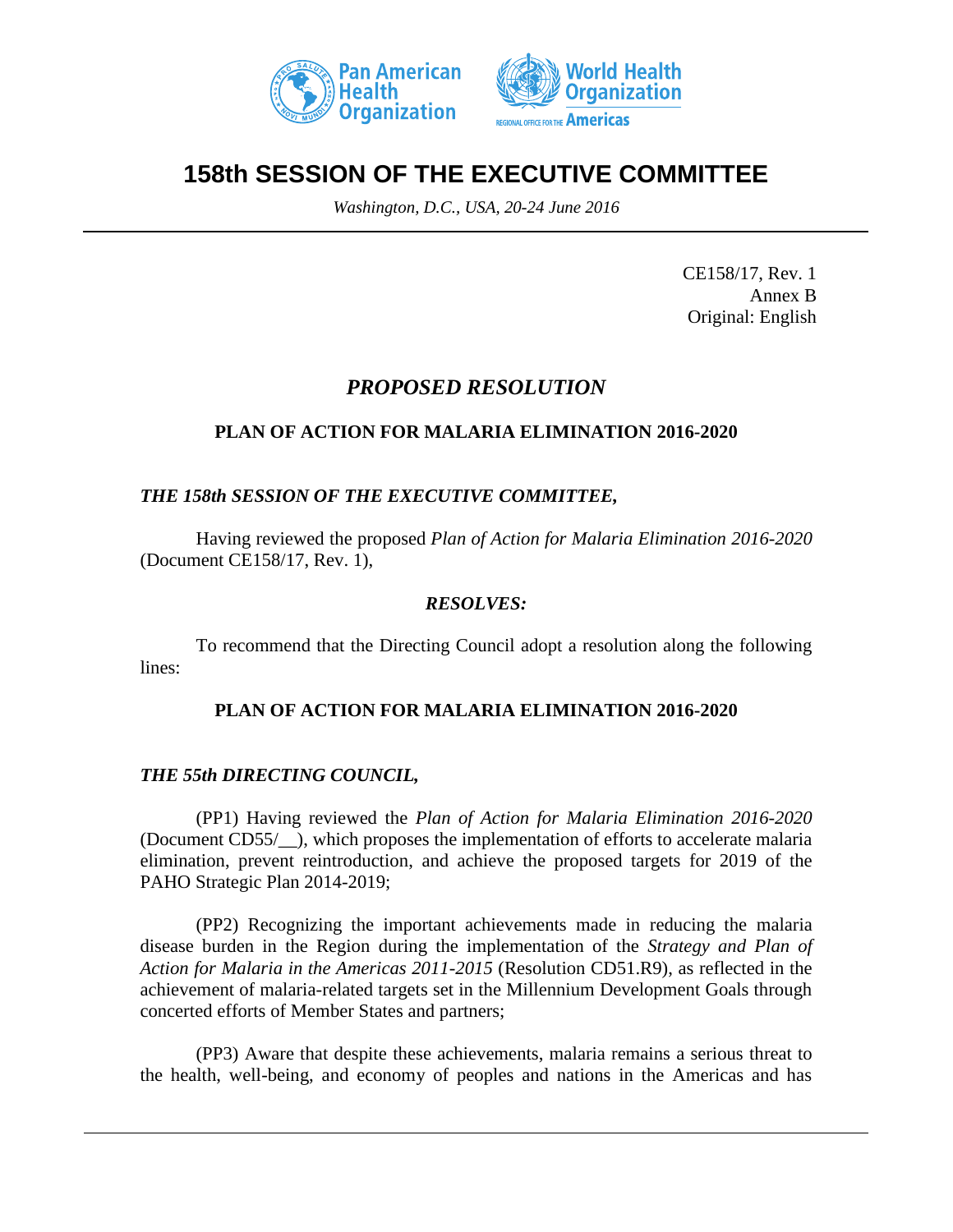historically resurged in areas where commitment and efforts against the disease have weakened;

(PP4) Aware that malaria elimination efforts will necessitate strengthened coordination among all partners and stakeholders, review and updating of malaria policies and strategic frameworks to accelerate efforts towards malaria elimination, sustained and strengthened surveillance at all levels of the health system, sustained commitment of stakeholders, and tailored approaches to contextual specificities and preparation for the end game and beyond;

(PP5) Considering Resolution WHA68.2 of the World Health Assembly, which adopts the global technical strategy and targets for malaria during the period 2016-2030, has a bold vision of a world free of malaria, and aims to reduce malaria incidence and mortality rates globally by at least 90% by 2030, to eliminate the disease in at least 35 new countries, and to prevent its reestablishment in countries that were free of malaria in 2015;

(PP6) Recognizing that this Plan of Action is the platform for the implementation of the global strategy,

## *RESOLVES:*

(OP)1. To approve the *Plan of Action for Malaria Elimination 2016-2020* (Document  $CD55/$  ).

(OP)2. To urge the Member States, taking into account their contexts, needs, vulnerabilities, and priorities, to:

- a) affirm the continuing importance of malaria as a health priority;
- b) review and update national plans or establish new ones towards malaria elimination, investing appropriate resources and employing tailored approaches that address the social determinants of health and provide for inter-programmatic collaboration and intersectoral action;
- c) reinforce engagement in efforts to address malaria, including coordination with other countries and relevant subregional initiatives in epidemiological surveillance of malaria, supply chain management, surveillance of resistance to antimalarial medicines and insecticides, and monitoring and evaluation;
- d) guarantee the availability of key malaria supplies including anti-malarials through effective planning and forecasting of needs and utilizing, as applicable, the PAHO Regional Revolving Fund for Strategic Public Health Supplies for joint procurement;
- e) strengthen health services and align them accordingly with PAHO/WHO evidence-based guidelines and recommendations on malaria prevention and case management;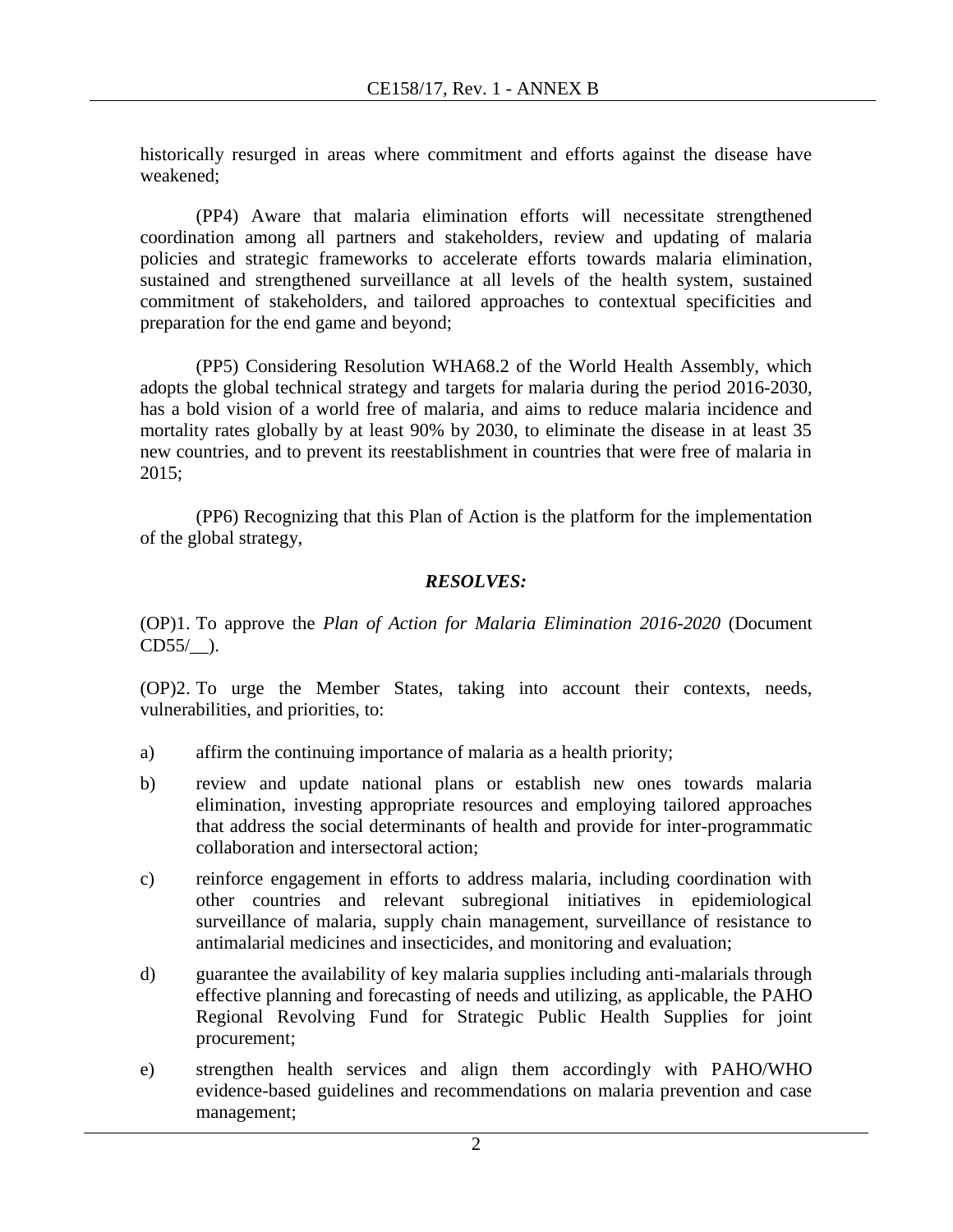- f) sustain the commitment of both malaria-endemic and non-endemic countries and various sectors to fight the disease, particularly in terms of sustained or increased investments and provision of necessary resources;
- g) establish integrated strategies and develop capacities on malaria elimination and prevention of reestablishment of transmission with broad community participation so that the process helps to strengthen and sustain national health systems, surveillance, alert and response systems, and other disease elimination programs, with attention to factors related to gender, ethnicity, and social equity;
- h) further intensify efforts focusing on highly susceptible and vulnerable populations and occupational groups;
- i) support engagement in the development and implementation of a research agenda that addresses important knowledge, operations and technology gaps in malaria elimination and various contexts of malaria work in the Region.
- (OP)3. To request the Director to:
- a) support the execution of the Plan of Action for Malaria Elimination and provide technical cooperation, including capacity building efforts needed for countries to develop and execute national plans of action;
- b) coordinate Region-wide efforts to eliminate local malaria transmission and prevent its potential reestablishment in malaria-free areas, in collaboration with countries and partners;
- c) advise on the implementation of national malaria strategic plans;
- d) continue to advocate for the active mobilization of resources among countries, as well as globally, and encourage close collaboration to forge strategic partnerships that support the implementation of national and cross-border efforts, including those targeting vulnerable and hard-to-reach populations;
- e) employ tailored approaches addressing the social determinants of health and providing for inter-programmatic collaboration and intersectoral action;
- f) report to the Governing Bodies on the progress of the implementation of the Plan of Action and the achievement of its targets at mid-term and at the end of the implementation period.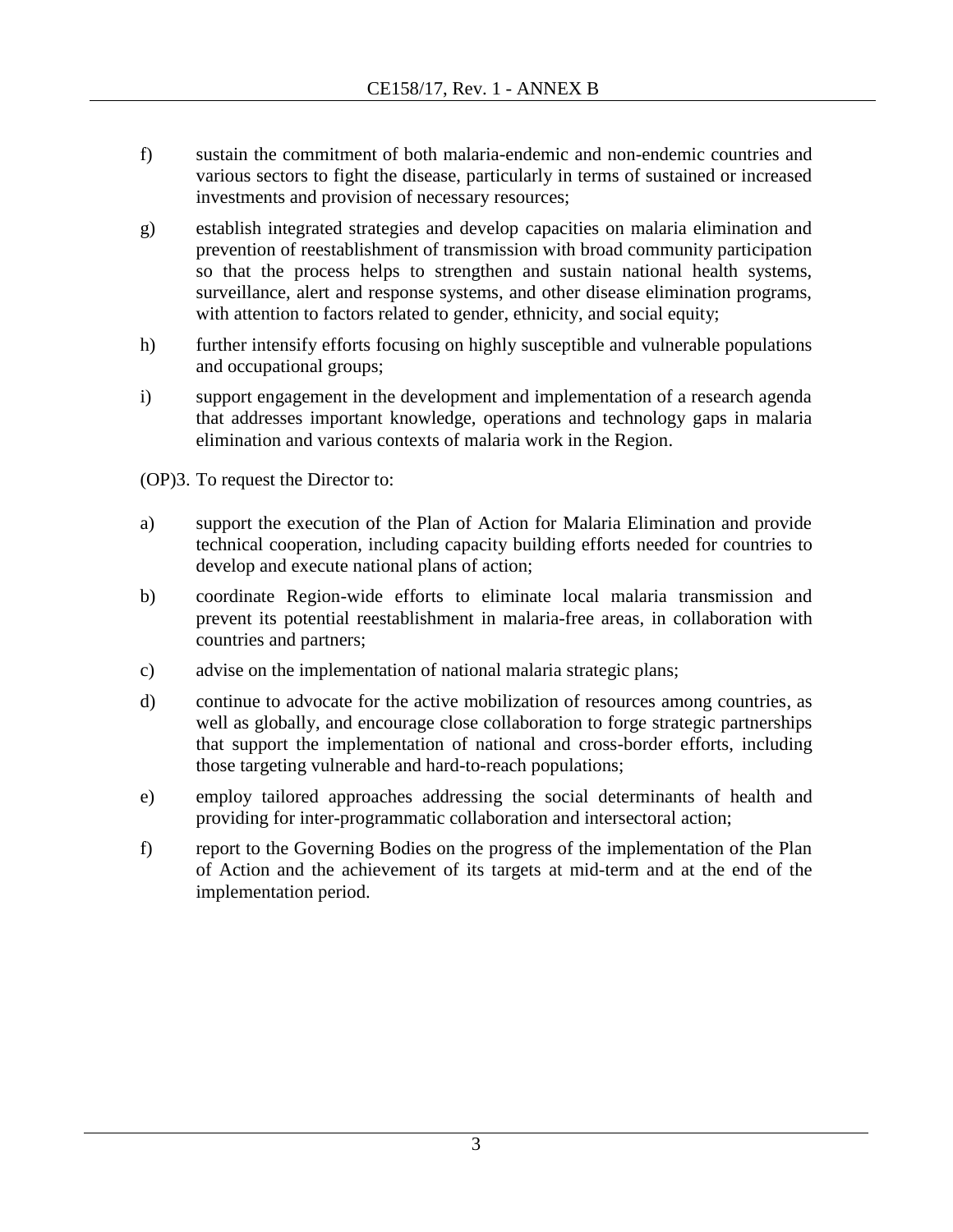



CE158/17, Rev. 1 Annex C

# **Report on the Financial and Administrative Implications of the Proposed Resolution for PASB**

- **1. Agenda item:** 4.7 Plan of Action for Malaria Elimination 2016-2020
- **2. Linkage t[o PAHO Program and Budget 2016-2017:](http://www.paho.org/hq/index.php?option=com_docman&task=doc_download&gid=31676&Itemid=270&lang=en)**
	- **a) Categories:** 1, Communicable diseases
	- **b) Program areas and outcomes:** 1.3, Malaria and other vector-borne diseases

#### **3. Financial implications:**

**a) Total estimated cost for implementation over the life cycle of the resolution (including staff and activities):**

Approximately US\$ 30,000,000, or an average of US\$ 6,000,000 annually, needs to be invested in PAHO technical cooperation on malaria for the period 2016-2020. This level of investment is essential in order for the institution to respond relevantly in its role of bridging gaps through technical cooperation and facilitating collaboration among countries and stakeholders. However, it is considered that greater resources will be needed as the Region becomes more aggressive in pursuing malaria elimination goals.

#### **b) Estimated cost for the 2016-2017 biennium (including staff and activities):**

Based on historical program implementation rates and costs, the appropriate biennial budget for PAHO malaria efforts in the Region will be US\$ 12,000,000.

**c) Of the estimated cost noted in** *b),* **what can be subsumed under existing programmed activities?**

Current programmed activities cover all components of the strategy, but they are on a decreased scale of US\$ 4,000,000 for the biennium. Increasing the scale of efforts and financial support will enhance elimination efforts and optimize achievement of targets and desired results.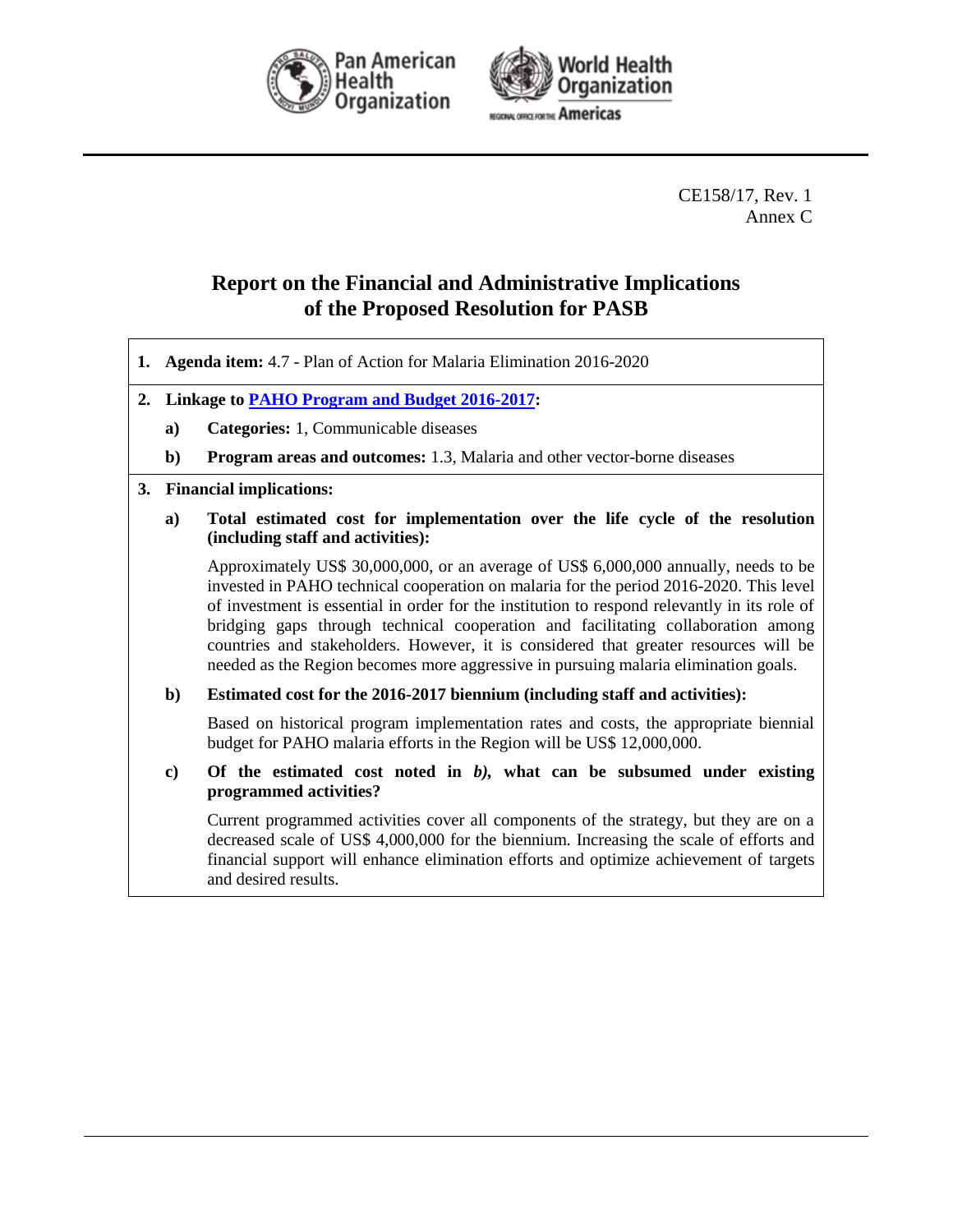- **4. Administrative implications:**
	- **a) Indicate the levels of the Organization at which the work will be undertaken:** Global, regional, subregional, and central and local levels in countries
	- **b) Additional staffing requirements (indicate additional required staff full-time equivalents, noting necessary skills profile):** Current malaria regional staff and communicable disease country focal points with appropriate skills in malaria elimination, policy development, program planning and implementation, monitoring and evaluation, and capacity development must be sustained throughout the lifetime of the plan.

However, key countries in the Region will significantly benefit from having a technical staff fully devoted to malaria activities. This can be implemented by subregional malaria elimination advisers for Central America, South America, and Hispaniola.

**c) Time frames (indicate broad time frames for the implementation and evaluation):** Implementation: 2016-2020. Mid-term assessment: 2018. Final evaluation to be presented to the Governing Bodies: 2021.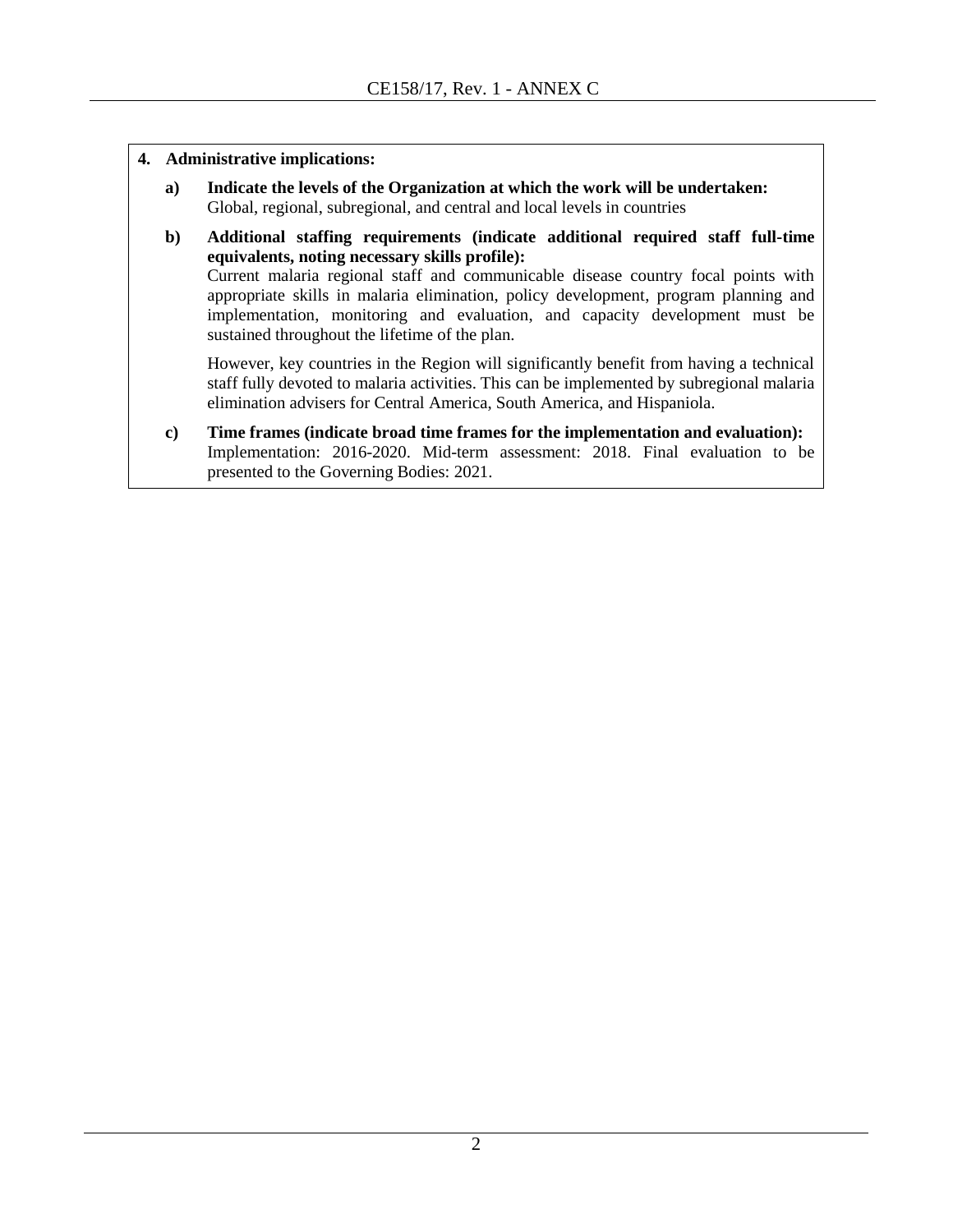



#### CE158/17, Rev. 1 Annex D

### **ANALYTICAL FORM TO LINK AGENDA ITEM WITH ORGANIZATIONAL MANDATES**

- **1. Agenda item:** 4.7 Plan of Action for Malaria Elimination 2016-2020
- **2. Responsible unit:** Communicable Diseases and Health Analysis/Neglected, Tropical, and Vector Borne Diseases (CHA/VT)
- **3. Preparing officers:** Dr. Luis Gerardo Castellanos and Dr. Keith H. Carter

#### **4. Link between Agenda item and [Health Agenda for the Americas 2008-2017:](http://www.paho.org/hq/index.php?option=com_docman&task=doc_download&gid=3546&Itemid=)**

The Plan of Action for Malaria Elimination aligns strongly with the principles of the Health Agenda for the Americas 2008-2017. Moreover, its strategic components reflect the fact that most of the action areas indicated in the Health Agenda for the Americas—namely strengthening the national health authority; increasing social protection and access to quality health services; diminishing health inequalities between countries, as well as inequities within them; reducing the risk and burden of disease; strengthening the management and development of health personnel; and harnessing knowledge, science, and technology—apply to the specific challenge of malaria.

#### **5. Link between Agenda item and the [PAHO Strategic Plan 2014-2019:](http://www.paho.org/hq/index.php?option=com_docman&task=doc_download&gid=27015&Itemid=270&lang=en)**

Malaria, together with other vector-borne diseases, is an integral part of Category 1 and contributes to the achievement of impact goals 6 (reduce mortality due to communicable diseases) and 8 (eliminate priority communicable diseases in the Region) of PAHO's Strategic Plan. Also, activities that address malaria are strongly linked to Categories 3, 4, 5, and 6.

#### **6. List of collaborating centers and national institutions linked to this Agenda item:**

- National government agencies
- Subregional initiatives: Health Surveillance Commission; Working Group on Health (SGT-11), Southern Common Market (MERCOSUR); Andean Epidemiological Surveillance Network (RAVE); Andean Health Agency-Hipólito Unanue Agreement (ORAS-CONHU); Health Surveillance and Response Network; Union of South American Nations (UNASUR); Council of Central American Health Ministers (COMISCA); Special Meeting, Health Sector of Central America and the Dominican Republic (RESSCAD); and the Caribbean countries, through the Caribbean Public Health Agency (CARPHA), among others
- United Nations agencies: WHO Global Malaria Program and United Nations Environment Program (UNEP), among others
- Multilateral and development partners: Roll Back Malaria (RBM) Partnership; Global Fund to Fight AIDS, Tuberculosis, and Malaria (GFATM); U.S. Agency for International Development; and Mexican Agency for International Cooperation and Development (AMEXCID), among others
- Research and academic community: U.S. Centers for Disease Control and Prevention (CDC);